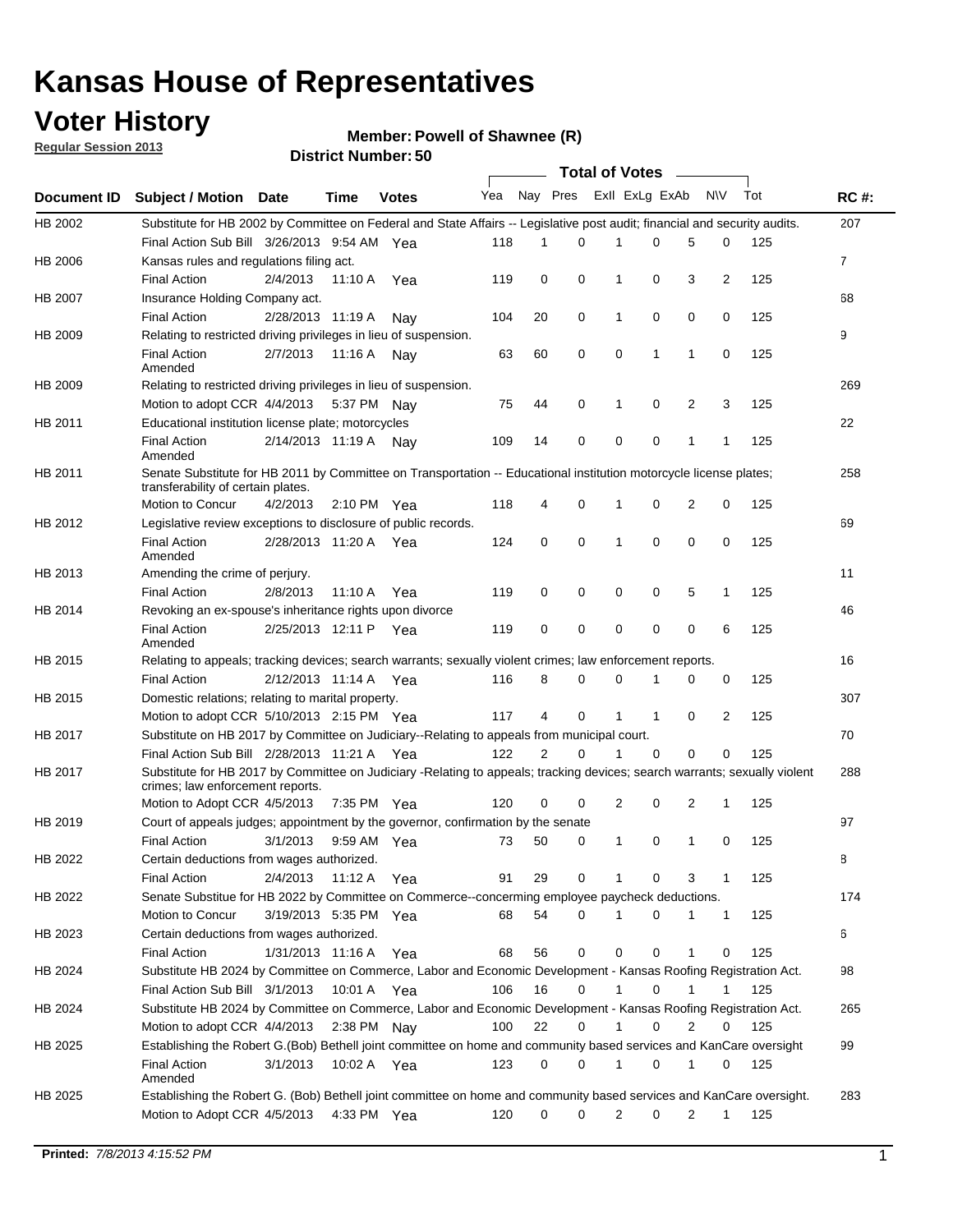### **Voter History**

**Member: Powell of Shawnee (R)** 

**Regular Session 2013**

|                |                                                                                                                                                                                                                                                        |                       |             |              |     |                         | <b>Total of Votes</b> |   |             |                |           |     |             |
|----------------|--------------------------------------------------------------------------------------------------------------------------------------------------------------------------------------------------------------------------------------------------------|-----------------------|-------------|--------------|-----|-------------------------|-----------------------|---|-------------|----------------|-----------|-----|-------------|
| Document ID    | <b>Subject / Motion</b>                                                                                                                                                                                                                                | Date                  | Time        | <b>Votes</b> | Yea | Nay Pres Exll ExLg ExAb |                       |   |             |                | <b>NV</b> | Tot | <b>RC#:</b> |
| HB 2028        | Providing for venue in Shawnee County District Court in certain forfeiture proceedings                                                                                                                                                                 |                       |             |              |     |                         |                       |   |             |                |           |     | 12          |
|                | <b>Final Action</b><br>Amended                                                                                                                                                                                                                         | 2/8/2013              | 11:12 A Yea |              | 119 | 1                       | $\Omega$              | 0 | 0           | 5              | 0         | 125 |             |
| HB 2028        | Providing for venue in Shawnee County District Court in certain forfeiture proceedings                                                                                                                                                                 |                       |             |              |     |                         |                       |   |             |                |           |     | 199         |
|                | Motion to Concur                                                                                                                                                                                                                                       | 3/25/2013 9:36 AM Yea |             |              | 120 | 0                       | 0                     | 2 | 0           | 2              | 1         | 125 |             |
| HB 2030        | Creating wounded warrior deer hunting permits for injured combat veterans.                                                                                                                                                                             |                       |             |              |     |                         |                       |   |             |                |           |     | 25          |
|                | <b>Final Action</b><br>Amended                                                                                                                                                                                                                         | 2/15/2013 11:16 A     |             | Yea          | 115 | 0                       | 0                     | 2 | 2           | 3              | 3         | 125 |             |
| HB 2033        | Concerning the regulation of knives                                                                                                                                                                                                                    |                       |             |              |     |                         |                       |   |             |                |           |     | 143         |
|                | <b>Final Action</b>                                                                                                                                                                                                                                    | 3/7/2013              | 12:12 P     | Yea          | 93  | 28                      | 0                     | 1 | 0           | 3              | 0         | 125 |             |
| HB 2033        | Concerning the regulation of knives.                                                                                                                                                                                                                   |                       |             |              |     |                         |                       |   |             |                |           |     | 270         |
|                | Motion to adopt CCR 4/4/2013                                                                                                                                                                                                                           |                       | 5:43 PM Yea |              | 95  | 26                      | 0                     |   | 0           | 3              | 0         | 125 |             |
| HB 2034        | Human trafficking; crimes of commercial sexual exploitation of a child, selling sexual relations, promoting the sale of sexual<br>relations and buying sexual relations; children in need of care; staff secure faciliies.                             |                       |             |              |     |                         |                       |   |             |                |           |     | 17          |
|                | <b>Final Action</b><br>Amended                                                                                                                                                                                                                         | 2/12/2013 11:16 A Yea |             |              | 124 | 0                       | 0                     | 0 | 1           | 0              | 0         | 125 |             |
| HB 2034        | S Sub for HB 2034 by Committee on Judiciary - Human trafficking; crimes of commercial sexual exploitation of a child, selling<br>sexual relations, promoting the sale of sexual relations and buying sexual relations; children in need of care; staff |                       |             |              |     |                         |                       |   |             |                |           |     | 282         |
|                | Motion to Adopt CCR 4/5/2013 4:18 PM Yea                                                                                                                                                                                                               |                       |             |              | 120 | 0                       | 0                     | 2 | $\mathbf 0$ | $\overline{2}$ | 1         | 125 |             |
| HB 2035        | Cities; experience requirements for plumbers, electricians and certain mechanical contractors.                                                                                                                                                         |                       |             |              |     |                         |                       |   |             |                |           |     | 29          |
|                | <b>Final Action</b>                                                                                                                                                                                                                                    | 2/18/2013 11:16 A     |             | Yea          | 117 | 2                       | 0                     | 2 | 0           | 4              | 0         | 125 |             |
| HB 2037        | Public property; religious displays; other displays.                                                                                                                                                                                                   |                       |             |              |     |                         |                       |   |             |                |           |     | 176         |
|                | <b>Final Action</b>                                                                                                                                                                                                                                    | 3/20/2013 10:27 A Yea |             |              | 120 | 3                       | 0                     | 1 | 0           | 1              | 0         | 125 |             |
| HB 2041        | Criminal history record information; definition; municipal court reporting; district court reporting.                                                                                                                                                  |                       |             |              |     |                         |                       |   |             |                |           |     | 19          |
|                | <b>Final Action</b>                                                                                                                                                                                                                                    | 2/13/2013 11:23 A     |             | Yea          | 119 | 3                       | 0                     | 0 | 0           | 3              | 0         | 125 |             |
| HB 2042        | Appraisal of property for taxation purposes; appeals; changes.                                                                                                                                                                                         |                       |             |              |     |                         |                       |   |             |                |           |     | 158         |
|                | <b>Final Action</b><br>Amended                                                                                                                                                                                                                         | 3/18/2013 11:19 A     |             | Nav          | 109 | 12                      | 0                     | 2 | 0           | 2              | 0         | 125 |             |
| HB 2043        | Aggravated battery; driving under the influence.                                                                                                                                                                                                       |                       |             |              |     |                         |                       |   |             |                |           |     | 100         |
|                | <b>Final Action</b><br>Amended                                                                                                                                                                                                                         | 3/1/2013              | 10:03 A Yea |              | 123 | 0                       | 0                     | 1 | 0           | 1              | 0         | 125 |             |
| HB 2043        | Senate Substitute for HB 2043 by Committee on Judiciary - Attorney general; duties and responsibilities; notice of intent to<br>seek the death penalty.                                                                                                |                       |             |              |     |                         |                       |   |             |                |           |     | 271         |
|                | Motion to adopt CCR 4/4/2013                                                                                                                                                                                                                           |                       | 5:48 PM Yea |              | 121 | 0                       | 0                     |   | 0           | 3              | 0         | 125 |             |
| <b>HB 2044</b> | Increasing the penalty for a person who distributes a controlled substance that causes great bodily harm or death.                                                                                                                                     |                       |             |              |     |                         |                       |   |             |                |           |     | 101         |
|                | <b>Final Action</b><br>Amended                                                                                                                                                                                                                         | 3/1/2013              | 10:05 A     | Yea          | 112 | 11                      | $\Omega$              | 1 | 0           | 1              | 0         | 125 |             |
| HB 2047        | Requiring certain municipalities to vote to increase property tax revenues over previous year when such increase exceeds<br>inflation; publication.                                                                                                    |                       |             |              |     |                         |                       |   |             |                |           |     | 186         |
|                | <b>Final Action</b><br>Amended                                                                                                                                                                                                                         | 3/21/2013 11:29 A Yea |             |              | 68  | 53                      | 0                     |   | 0           | 3              | 0         | 125 |             |
| HB 2049        | Kansas department of agriculture; increasing certain fees and eliminating sunsets on various program fees.                                                                                                                                             |                       |             |              |     |                         |                       |   |             |                |           |     | 59          |
|                | <b>Final Action</b><br>Amended                                                                                                                                                                                                                         | 2/27/2013 12:23 P     |             | Nay          | 77  | 46                      | 0                     |   | 0           | 1              | 0         | 125 |             |
| HB 2049        | Kansas department of agriculture; increasing certain fees; concerning sunsets on various program fees.                                                                                                                                                 |                       |             |              |     |                         |                       |   |             |                |           |     | 324         |
|                | Motion to adopt CCR 6/2/2013                                                                                                                                                                                                                           |                       | 12:28 A     | Yea          | 45  | 64                      | 0                     | 1 | 0           | 6              | 9         | 125 |             |
| HB 2050        | Agriculture; agricultural chemical registration; pesticide business liablity insurance; repeal of the Kansas agricultural liming<br>materials act.                                                                                                     |                       |             |              |     |                         |                       |   |             |                |           |     | 60          |
|                | <b>Final Action</b><br>Amended                                                                                                                                                                                                                         | 2/27/2013 12:25 P     |             | Nay          | 103 | 20                      | 0                     | 1 | 0           | 1              | 0         | 125 |             |
| HB 2051        | Substitute for HB 2051 by Committee on Agriculture and Natural Resources--Amending provisions relating to dams,<br>obstructions, sstreams and water flex accounts and transfer permits.                                                                |                       |             |              |     |                         |                       |   |             |                |           |     | 50          |
|                | Final Action Sub Bill 2/26/2013 2:12 PM Yea                                                                                                                                                                                                            |                       |             |              | 117 | 2                       | 0                     | 0 | 0           | 0              | 6         | 125 |             |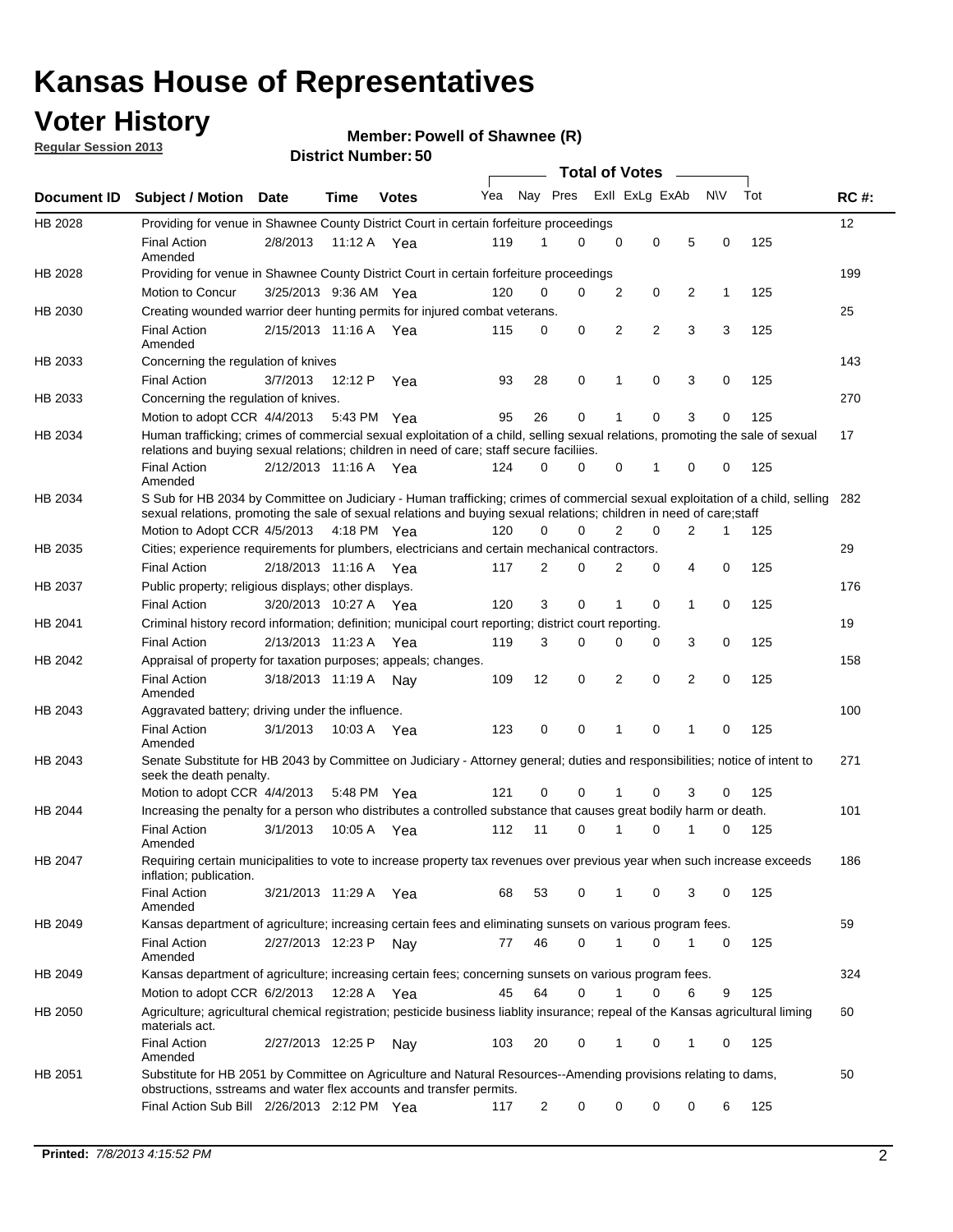### **Voter History**

**Member: Powell of Shawnee (R)** 

**Regular Session 2013**

| Yea<br>Document ID<br><b>Subject / Motion Date</b><br>Time<br><b>Votes</b><br>HB 2052<br>Discharging a firearm inside or into a city; unlawful acts; exceptions.<br><b>Final Action</b><br>3/14/2013 11:20 A Yea<br>121<br>Amended<br>Senate Substitute for HB 2052 by Committee on Federal and State Affairs - Concerning firearms; personal and family<br>HB 2052<br>protection act; concealed handguns in public building; other changes; unlawful discharge of a firearm inside city.<br>Motion to Adopt CCR 4/5/2013<br>10:24 P Yea<br>104<br>Personal and Familly Protection Act; public buildings; adequate security.<br>HB 2055 | 2<br>16<br>38<br>0<br>2 | 0<br>$\Omega$<br>0<br>0<br>0 | Total of Votes –<br>Nay Pres Exll ExLg ExAb<br>$\Omega$<br>2<br>$\mathbf 0$<br>$\mathbf 1$<br>2 | $\Omega$<br>0<br>0<br>0<br>0 | 2<br>2<br>2<br>5 | <b>NV</b><br>0<br>$\mathbf 1$<br>1<br>0 | Tot<br>125<br>125<br>125 | <b>RC#:</b><br>155<br>300<br>156<br>208 |
|-----------------------------------------------------------------------------------------------------------------------------------------------------------------------------------------------------------------------------------------------------------------------------------------------------------------------------------------------------------------------------------------------------------------------------------------------------------------------------------------------------------------------------------------------------------------------------------------------------------------------------------------|-------------------------|------------------------------|-------------------------------------------------------------------------------------------------|------------------------------|------------------|-----------------------------------------|--------------------------|-----------------------------------------|
|                                                                                                                                                                                                                                                                                                                                                                                                                                                                                                                                                                                                                                         |                         |                              |                                                                                                 |                              |                  |                                         |                          |                                         |
|                                                                                                                                                                                                                                                                                                                                                                                                                                                                                                                                                                                                                                         |                         |                              |                                                                                                 |                              |                  |                                         |                          |                                         |
|                                                                                                                                                                                                                                                                                                                                                                                                                                                                                                                                                                                                                                         |                         |                              |                                                                                                 |                              |                  |                                         |                          |                                         |
|                                                                                                                                                                                                                                                                                                                                                                                                                                                                                                                                                                                                                                         |                         |                              |                                                                                                 |                              |                  |                                         |                          |                                         |
|                                                                                                                                                                                                                                                                                                                                                                                                                                                                                                                                                                                                                                         |                         |                              |                                                                                                 |                              |                  |                                         |                          |                                         |
|                                                                                                                                                                                                                                                                                                                                                                                                                                                                                                                                                                                                                                         |                         |                              |                                                                                                 |                              |                  |                                         |                          |                                         |
| 3/14/2013 11:26 A<br><b>Final Action</b><br>84<br>Yea<br>Amended                                                                                                                                                                                                                                                                                                                                                                                                                                                                                                                                                                        |                         |                              |                                                                                                 |                              |                  |                                         |                          |                                         |
| HB 2057<br>Concerning property taxation; relating to county appraisers; appointing interim appraiser.                                                                                                                                                                                                                                                                                                                                                                                                                                                                                                                                   |                         |                              |                                                                                                 |                              |                  |                                         |                          |                                         |
| <b>Final Action</b><br>3/26/2013 9:55 AM Yea<br>119                                                                                                                                                                                                                                                                                                                                                                                                                                                                                                                                                                                     |                         |                              |                                                                                                 |                              |                  |                                         | 125                      |                                         |
| Taxation of helium and certain other gases under mineral severance tax, and prohibition of certain refunds related thereto.<br>HB 2058                                                                                                                                                                                                                                                                                                                                                                                                                                                                                                  |                         |                              |                                                                                                 |                              |                  |                                         |                          | 159                                     |
| <b>Final Action</b><br>3/18/2013 11:21 A Yea<br>119                                                                                                                                                                                                                                                                                                                                                                                                                                                                                                                                                                                     |                         |                              |                                                                                                 |                              | 2                | $\Omega$                                | 125                      |                                         |
| Income tax deductions and modifications and severance tax exemptions; basis of partner's interest and shareholder's stock;<br>HB 2059<br>statutory clarification.                                                                                                                                                                                                                                                                                                                                                                                                                                                                       |                         |                              |                                                                                                 |                              |                  |                                         |                          | 14                                      |
| <b>Final Action</b><br>2/11/2013 11:42 A<br>122<br>Yea<br>Amended                                                                                                                                                                                                                                                                                                                                                                                                                                                                                                                                                                       | 2                       | 0                            | 0                                                                                               | 0                            | 1                | 0                                       | 125                      |                                         |
| HB 2059<br>Income tax deductions and modifications and severance tax exemptions; basis of partner's interest and shareholder's stock;<br>statutory clarification.                                                                                                                                                                                                                                                                                                                                                                                                                                                                       |                         |                              |                                                                                                 |                              |                  |                                         |                          | 293                                     |
| Motion to Concur<br>4/5/2013<br>8:14 PM<br>0<br>Nav                                                                                                                                                                                                                                                                                                                                                                                                                                                                                                                                                                                     | 120                     | 0                            | 2                                                                                               | 0                            | 2                | 1                                       | 125                      |                                         |
| Income tax rates, deductions and credits; rural opportunity zones; sales tax rates and distribution of revenue; severance tax;<br>HB 2059<br>and property tax exemptions for IRB property and property damaged by natural disaster.                                                                                                                                                                                                                                                                                                                                                                                                     |                         |                              |                                                                                                 |                              |                  |                                         |                          | 322                                     |
| Motion to adopt CCR 6/2/2013<br>12:11 A<br>69<br>Nav                                                                                                                                                                                                                                                                                                                                                                                                                                                                                                                                                                                    | 45                      | 0                            | 1                                                                                               | 0                            | 6                | 4                                       | 125                      |                                         |
| Prohibiting certain confined persons from receiving food sales tax refunds and homestead property tax refunds.<br>HB 2060                                                                                                                                                                                                                                                                                                                                                                                                                                                                                                               |                         |                              |                                                                                                 |                              |                  |                                         |                          | 10                                      |
| <b>Final Action</b><br>2/7/2013<br>11:18 A<br>123<br>Yea<br>Amended                                                                                                                                                                                                                                                                                                                                                                                                                                                                                                                                                                     | 0                       | 0                            | $\Omega$                                                                                        | 1                            | 1                | 0                                       | 125                      |                                         |
| HB 2065<br>Creating the crime of home improvement fraud.                                                                                                                                                                                                                                                                                                                                                                                                                                                                                                                                                                                |                         |                              |                                                                                                 |                              |                  |                                         |                          | 20                                      |
| <b>Final Action</b><br>2/13/2013 11:26 A Nay<br>106<br>Amended                                                                                                                                                                                                                                                                                                                                                                                                                                                                                                                                                                          | 16                      | 0                            | $\mathbf 0$                                                                                     | 0                            | 3                | 0                                       | 125                      |                                         |
| HB 2066<br>Physical therapists; evaluation and treatment of patients.                                                                                                                                                                                                                                                                                                                                                                                                                                                                                                                                                                   |                         |                              |                                                                                                 |                              |                  |                                         |                          | 26                                      |
| <b>Final Action</b><br>2/15/2013 11:18 A Yea<br>98<br>Amended                                                                                                                                                                                                                                                                                                                                                                                                                                                                                                                                                                           | 16                      | 0                            | 2                                                                                               | $\overline{2}$               | 3                | 4                                       | 125                      |                                         |
| HB 2067<br>Board of nursing; assistant attorneys general.                                                                                                                                                                                                                                                                                                                                                                                                                                                                                                                                                                               |                         |                              |                                                                                                 |                              |                  |                                         |                          | 15                                      |
| <b>Final Action</b><br>2/11/2013 11:44 A Yea<br>123                                                                                                                                                                                                                                                                                                                                                                                                                                                                                                                                                                                     | 1                       | $\mathbf 0$                  | 0                                                                                               | 0                            | 1                | 0                                       | 125                      |                                         |
| Public policy; certain city ordinances and county resolutions declared void.<br>HB 2069                                                                                                                                                                                                                                                                                                                                                                                                                                                                                                                                                 |                         |                              |                                                                                                 |                              |                  |                                         |                          | 102                                     |
| <b>Final Action</b><br>3/1/2013<br>10:06 A<br>92<br>Yea<br>Amended                                                                                                                                                                                                                                                                                                                                                                                                                                                                                                                                                                      | 31                      | 0                            | 1                                                                                               | 0                            | 1                | 0                                       | 125                      |                                         |
| HB 2069<br>Public policy; certain city ordinances and county resolutions declared void.                                                                                                                                                                                                                                                                                                                                                                                                                                                                                                                                                 |                         |                              |                                                                                                 |                              |                  |                                         |                          | 292                                     |
| Motion to Concur<br>4/5/2013<br>8:04 PM Yea<br>88                                                                                                                                                                                                                                                                                                                                                                                                                                                                                                                                                                                       | 32                      | 0                            | 2                                                                                               | 0                            | 2                | 1                                       | 125                      |                                         |
| HB 2070<br>Appearance bond conditions; surety and bounty hunter regulation.                                                                                                                                                                                                                                                                                                                                                                                                                                                                                                                                                             |                         |                              |                                                                                                 |                              |                  |                                         |                          | 103                                     |
| <b>Final Action</b><br>3/1/2013<br>10:08 A Yea<br>122<br>Amended                                                                                                                                                                                                                                                                                                                                                                                                                                                                                                                                                                        | $\mathbf{1}$            | 0                            | $\mathbf{1}$                                                                                    | $\mathbf 0$                  | 1                | 0                                       | 125                      |                                         |
| HB 2074<br>Cities and counties; solid waste disposal areas; restrictions.                                                                                                                                                                                                                                                                                                                                                                                                                                                                                                                                                               |                         |                              |                                                                                                 |                              |                  |                                         |                          | 139                                     |
| <b>Emergency Final</b><br>3/1/2013<br>1:11 PM Yea<br>102<br><b>Action Amend</b>                                                                                                                                                                                                                                                                                                                                                                                                                                                                                                                                                         | 19                      | 0                            | $\mathbf{1}$                                                                                    | 0                            | 1                | $\overline{2}$                          | 125                      |                                         |
| Cities; qualifications and rehabilitation of abandoned property.<br>HB 2075                                                                                                                                                                                                                                                                                                                                                                                                                                                                                                                                                             |                         |                              |                                                                                                 |                              |                  |                                         |                          | 61                                      |
| <b>Final Action</b><br>2/27/2013 12:27 P<br>72<br>Nav<br>Amended                                                                                                                                                                                                                                                                                                                                                                                                                                                                                                                                                                        | 51                      | 0                            | 1                                                                                               | 0                            | 1                | 0                                       | 125                      |                                         |
| HB 2077<br>Granting professional licenses to military service members.<br><b>Final Action</b><br>2/26/2013 2:13 PM Yea<br>119<br>Amended                                                                                                                                                                                                                                                                                                                                                                                                                                                                                                | 0                       | 0                            | 2                                                                                               | 0                            | $\overline{2}$   | 2                                       | 125                      | 51                                      |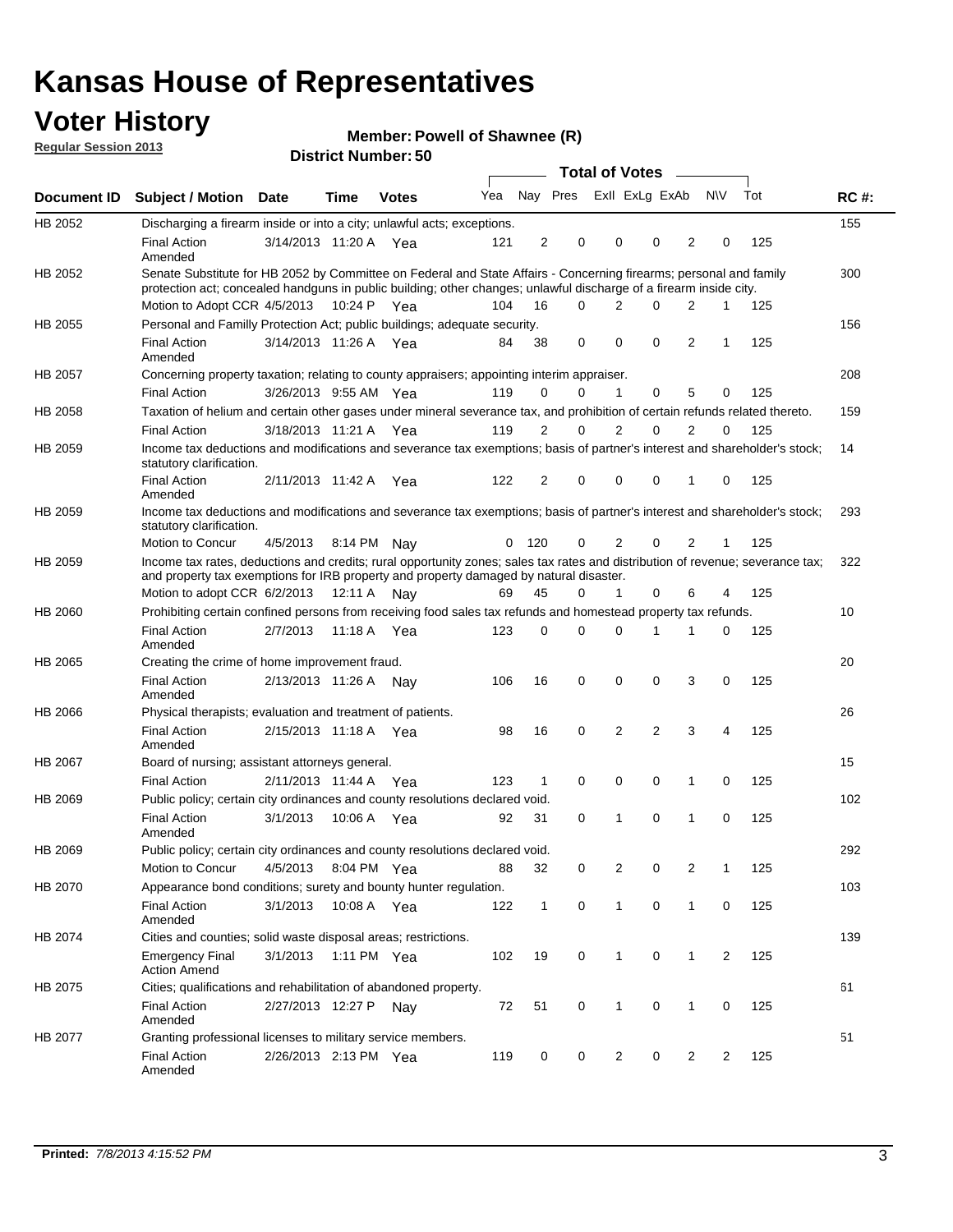### **Voter History**

**Member: Powell of Shawnee (R)** 

**Regular Session 2013**

|             |                                                                                                                                                                                                       |                       |             | טט. וסמוווטנו ועוווסו |     |              |             | <b>Total of Votes</b> |             | $\sim$         |           |     |             |
|-------------|-------------------------------------------------------------------------------------------------------------------------------------------------------------------------------------------------------|-----------------------|-------------|-----------------------|-----|--------------|-------------|-----------------------|-------------|----------------|-----------|-----|-------------|
| Document ID | <b>Subject / Motion Date</b>                                                                                                                                                                          |                       | <b>Time</b> | <b>Votes</b>          | Yea | Nay Pres     |             | Exll ExLg ExAb        |             |                | <b>NV</b> | Tot | <b>RC#:</b> |
| HB 2078     | Authorizing certain licensing boards to accept education, training or experience completed in the military towards licensure in<br>this state.                                                        |                       |             |                       |     |              |             |                       |             |                |           |     | 52          |
|             | <b>Final Action</b><br>Amended                                                                                                                                                                        | 2/26/2013 2:14 PM Yea |             |                       | 119 | 0            | 0           | 2                     | 0           | 2              | 2         | 125 |             |
| HB 2078     | Authorizing certain licensing boards to accept education, training or experience of military service members towards obtaining 275<br>licensure in this state.                                        |                       |             |                       |     |              |             |                       |             |                |           |     |             |
|             | Motion to adopt CCR 4/5/2013                                                                                                                                                                          |                       | 11:42 A     | Yea                   | 120 | 0            | $\mathbf 0$ | $\overline{2}$        | 0           | 3              | 0         | 125 |             |
| HB 2081     | Forfeiture of property related to violations of certain criminal acts.                                                                                                                                |                       |             |                       |     |              |             |                       |             |                |           |     | 18          |
|             | <b>Final Action</b><br>Amended                                                                                                                                                                        | 2/12/2013 11:17 A Yea |             |                       | 124 | 0            | 0           | $\Omega$              | 1           | 0              | 0         | 125 |             |
| HB 2081     | Forfeiture of property related to violations of certain criminal acts.                                                                                                                                |                       |             |                       |     |              |             |                       |             |                |           |     | 306         |
|             | Motion to adopt CCR 5/10/2013 10:38 A                                                                                                                                                                 |                       |             | Yea                   | 121 | 0            | 0           | 1                     | 1           | 2              | 0         | 125 |             |
| HB 2083     | Public employees relations boards; assessment of certain costs.                                                                                                                                       |                       |             |                       |     |              |             |                       |             |                |           |     | 104         |
|             | <b>Final Action</b><br>Amended                                                                                                                                                                        | 3/1/2013              | 10:09 A     | Yea                   | 87  | 36           | 0           | 1                     | 0           | 1              | 0         | 125 |             |
| HB 2084     | Tax credits for community services contributions; youth apprenticeship and entrepreneurship.                                                                                                          |                       |             |                       |     |              |             |                       |             |                |           |     | 105         |
|             | <b>Final Action</b><br>Amended                                                                                                                                                                        | 3/1/2013              | 10:11 A     | Yea                   | 120 | 3            | $\Omega$    |                       | $\mathbf 0$ | $\mathbf{1}$   | 0         | 125 |             |
| HB 2084     | Tax credits for community services contributions; youth apprenticeship and entrepreneurship.                                                                                                          |                       |             |                       |     |              |             |                       |             |                |           |     | 316         |
|             | Sub Motion to Concur 5/24/2013 9:33 AM Nav                                                                                                                                                            |                       |             |                       | 5   | - 109        | $\Omega$    | 1                     | $\Omega$    | 9              | 1         | 125 |             |
| HB 2086     | Eligible infrastructure costs for tax increment financing and community improvement districts; bond repayment tax revenue<br>pledge requirements.                                                     |                       |             |                       |     |              |             |                       |             |                |           |     | 160         |
|             | <b>Final Action</b>                                                                                                                                                                                   | 3/18/2013 11:24 A     |             | Nay                   | 61  | 60           | 0           | 2                     | 0           | 2              | 0         | 125 |             |
| HB 2086     | Eligible infrastructure costs for tax increment financing and community improvement districts; bond repayment tax revenue<br>pledge requirements.                                                     |                       |             |                       |     |              |             |                       |             |                |           |     | 173         |
|             | <b>Final Action</b>                                                                                                                                                                                   | 3/19/2013 5:25 PM     |             | Nay                   | 81  | 41           | 0           | 1                     | 0           | 1              | 1         | 125 |             |
| HB 2091     | Publication of delinquent personal property tax statements.                                                                                                                                           |                       |             |                       |     |              |             |                       |             |                |           |     | 161         |
|             | <b>Final Action</b><br>Amended                                                                                                                                                                        | 3/18/2013 11:25 A     |             | Nav                   | 81  | 40           | 0           | 2                     | 0           | $\overline{2}$ | 0         | 125 |             |
| HB 2093     | Amending the crime of identity theft.                                                                                                                                                                 |                       |             |                       |     |              |             |                       |             |                |           |     | 106         |
|             | <b>Final Action</b><br>Amended                                                                                                                                                                        | 3/1/2013              | 10:12 A     | Yea                   | 123 | 0            | $\Omega$    | 1                     | 0           | 1              | 0         | 125 |             |
| HB 2093     | Senate Substitute for HB 2093 by Committee on Judiciary - Identity theft and identity fraud; unlawful acts concerning<br>computers; DNA testing and exculpatory evidence; murder in the first degree. |                       |             |                       |     |              |             |                       |             |                |           |     | 289         |
|             | Motion to Adopt CCR 4/5/2013 7:49 PM Yea                                                                                                                                                              |                       |             |                       | 118 | 2            | 0           | 2                     | 0           | 2              | 1         | 125 |             |
| HB 2094     | Student electronic privacy at public and private postsecondary educational institutions.                                                                                                              |                       |             |                       |     |              |             |                       |             |                |           |     | 164         |
|             | <b>Final Action</b><br>Amended                                                                                                                                                                        | 3/19/2013 10:33 A     |             | Yea                   | 123 | 0            | 0           | 1                     | 0           | 1              | 0         | 125 |             |
| HB 2096     | Local governmental entities and investment of public moneys.                                                                                                                                          |                       |             |                       |     |              |             |                       |             |                |           |     | 23          |
|             | <b>Final Action</b>                                                                                                                                                                                   | 2/14/2013 11:21 A     |             | Yea                   | 123 | 0            | 0           | 0                     | 0           | 1              | 1         | 125 |             |
| HB 2099     | Insurance- updating certain statutory references.                                                                                                                                                     |                       |             |                       |     |              |             |                       |             |                |           |     | 71          |
|             | <b>Final Action</b><br>Amended                                                                                                                                                                        | 2/28/2013 11:23 A     |             | Yea                   | 124 | 0            | 0           | 1                     | 0           | 0              | 0         | 125 |             |
| HB 2101     | Interstate transmission siting compact.                                                                                                                                                               |                       |             |                       |     |              |             |                       |             |                |           |     | 209         |
|             | <b>Final Action</b><br>Amended                                                                                                                                                                        | 3/26/2013 9:56 AM Yea |             |                       | 118 | $\mathbf{1}$ | 0           | 1                     | 0           | 5              | 0         | 125 |             |
| HB 2105     | Substitute HB 2105 by Committee on Commerce, Labor and Economic Development - Employment security law.                                                                                                |                       |             |                       |     |              |             |                       |             |                |           |     | 107         |
|             | Final Action Sub Bill 3/1/2013                                                                                                                                                                        |                       | 10:13 A Yea |                       | 88  | 35           | 0           |                       | 0           | 1              | 0         | 125 |             |
| HB 2105     | Substitute HB 2105 by Committee on Commerce, Labor and Economic Development - Employment security law.                                                                                                |                       |             |                       |     |              |             |                       |             |                |           |     | 298         |
|             | Motion to adopt CCR 4/5/2013                                                                                                                                                                          |                       | 9:46 PM Yea |                       | 89  | 31           | 0           | 2                     | 0           | 2              | 1         | 125 |             |
| HB 2106     | Portable electronics insurance act.                                                                                                                                                                   |                       |             |                       |     |              |             |                       |             |                |           |     | 133         |
|             | <b>Emergency Final</b><br>Action                                                                                                                                                                      | 3/1/2013              | 1:03 PM Yea |                       | 117 | 4            | 0           | $\mathbf{1}$          | 0           | $\mathbf{1}$   | 2         | 125 |             |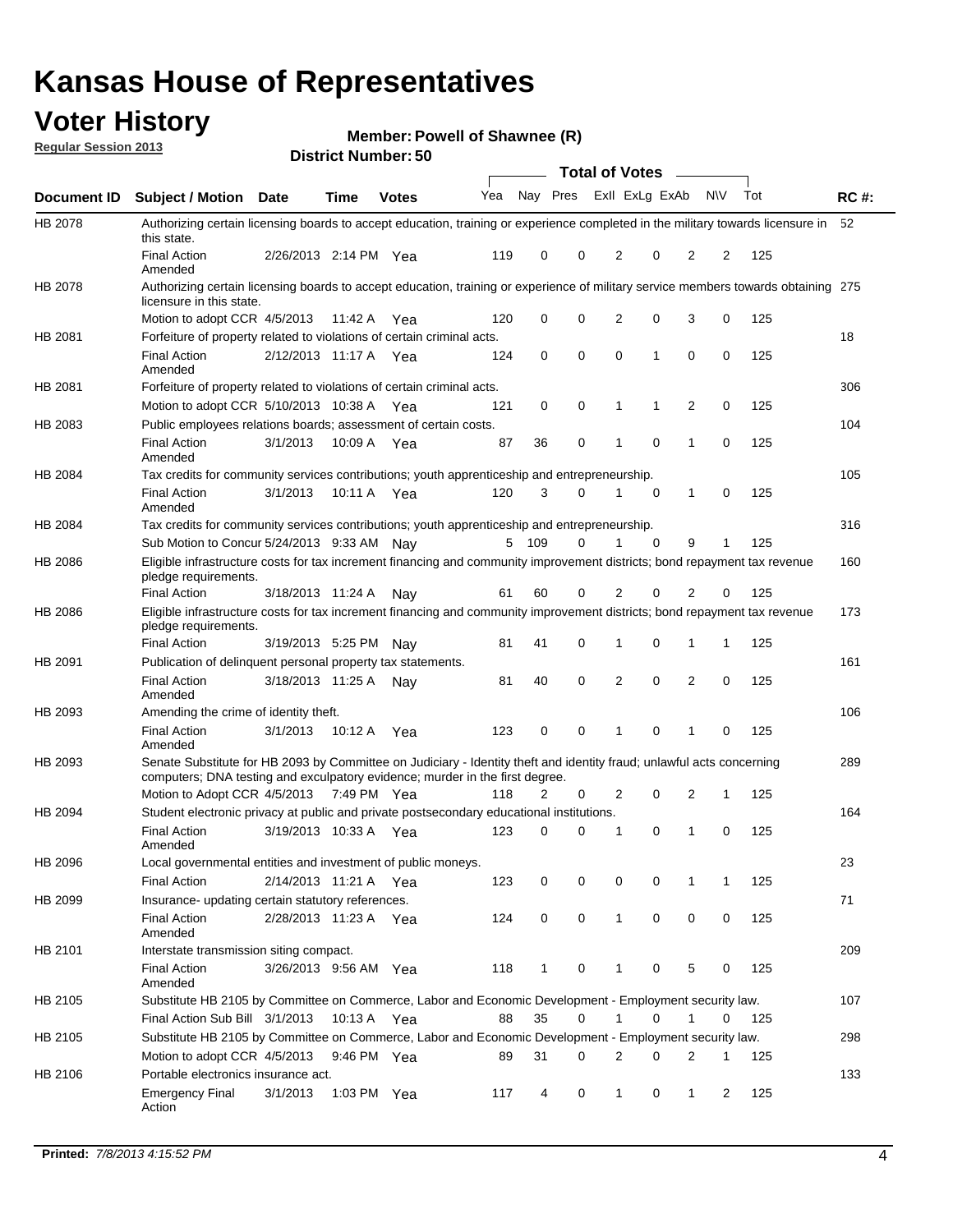### **Voter History**

**Member: Powell of Shawnee (R)** 

**Regular Session 2013**

|             |                                                                                                                                                                                                                                                                      |                       | PIJU IVI INUHIDGI . JU |              |     |              | <b>Total of Votes</b> |                |   | $\overline{\phantom{a}}$ |                |     |             |
|-------------|----------------------------------------------------------------------------------------------------------------------------------------------------------------------------------------------------------------------------------------------------------------------|-----------------------|------------------------|--------------|-----|--------------|-----------------------|----------------|---|--------------------------|----------------|-----|-------------|
| Document ID | <b>Subject / Motion</b>                                                                                                                                                                                                                                              | <b>Date</b>           | <b>Time</b>            | <b>Votes</b> | Yea | Nay Pres     |                       | Exll ExLg ExAb |   |                          | <b>NV</b>      | Tot | <b>RC#:</b> |
| HB 2107     | Insurance; enacting the electronic notice and document act.                                                                                                                                                                                                          |                       |                        |              |     |              |                       |                |   |                          |                |     | 134         |
|             | <b>Emergency Final</b><br><b>Action Amend</b>                                                                                                                                                                                                                        | 3/1/2013              | 1:04 PM Yea            |              | 121 | 0            | 0                     | 1              | 0 | 1                        | 2              | 125 |             |
| HB 2107     | Insurance; enacting the electronic notice and document act, return of premiums separate from the notice of adverse<br>underwriting decision, statutory updates, uninsurable health plan increase in lifetime limit, mandate lite, certain company<br>dividend plans. |                       |                        |              |     |              |                       |                |   |                          |                |     | 281         |
|             | Motion to Adopt CCR 4/5/2013                                                                                                                                                                                                                                         |                       | 4:06 PM Yea            |              | 69  | 50           | 0                     | 2              | 0 | 3                        | $\mathbf{1}$   | 125 |             |
| HB 2109     | School finance; military pupil count.                                                                                                                                                                                                                                |                       |                        |              |     |              |                       |                |   |                          |                |     | 108         |
|             | <b>Final Action</b>                                                                                                                                                                                                                                                  | 3/1/2013              | 10:15A                 | Nav          | 104 | 19           | 0                     | 1              | 0 | $\mathbf{1}$             | 0              | 125 |             |
| HB 2109     | Enacting the Kansas children's protection act.                                                                                                                                                                                                                       |                       |                        |              |     |              |                       |                |   |                          |                |     | 277         |
|             | Motion to Adopt CCR 4/5/2013                                                                                                                                                                                                                                         |                       | 12:31 P Yea            |              | 116 | 2            | 0                     | $\overline{2}$ | 0 | 3                        | 2              | 125 |             |
| HB 2112     | Campaign finance; transfer of campaign money to another candidacy.                                                                                                                                                                                                   |                       |                        |              |     |              |                       |                |   |                          |                |     | 72          |
|             | <b>Final Action</b><br>Amended                                                                                                                                                                                                                                       | 2/28/2013 11:25 A Yea |                        |              | 95  | 29           | 0                     | 1              | 0 | 0                        | 0              | 125 |             |
| HB 2114     | Debt setoff: collection assistance fee.                                                                                                                                                                                                                              |                       |                        |              |     |              |                       |                |   |                          |                |     | 21          |
|             | <b>Final Action</b>                                                                                                                                                                                                                                                  | 2/13/2013 11:34 A     |                        | Nay          | 90  | 32           | 0                     | 0              | 0 | 3                        | 0              | 125 |             |
| HB 2115     | Relating to the employment of retired judges and justices.                                                                                                                                                                                                           |                       |                        |              |     |              |                       |                |   |                          |                |     | 73          |
|             | <b>Final Action</b>                                                                                                                                                                                                                                                  | 2/28/2013 11:27 A     |                        | Yea          | 124 | 0            | 0                     | 1              | 0 | 0                        | 0              | 125 |             |
| HB 2115     | Courts; employment of retired judges and justices; court debt setoff.                                                                                                                                                                                                |                       |                        |              |     |              |                       |                |   |                          |                |     | 309         |
|             | Motion to Adopt CCR 5/14/2013 2:14 PM Yea                                                                                                                                                                                                                            |                       |                        |              | 100 | 13           | 0                     | 1              | 0 | 9                        | 2              | 125 |             |
| HB 2118     | Preservation of historic property; environs authority deleted.                                                                                                                                                                                                       |                       |                        |              |     |              |                       |                |   |                          |                |     | 62          |
|             | <b>Final Action</b>                                                                                                                                                                                                                                                  | 2/27/2013 12:30 P     |                        | Yea          | 99  | 24           | 0                     | 1              | 0 | $\mathbf{1}$             | 0              | 125 |             |
| HB 2120     | Updating provisions relating to the Kansas bureau of investigations DNA database.                                                                                                                                                                                    |                       |                        |              |     |              |                       |                |   |                          |                |     | 109         |
|             | <b>Final Action</b><br>Amended                                                                                                                                                                                                                                       | 3/1/2013              | 10:16 A                | Yea          | 121 | 2            | 0                     | 1              | 0 | 1                        | 0              | 125 |             |
| HB 2120     | Updating provisions relating to DNA collection and DNA evidence; amending the definition of a bet for purposes of the Kansas 302<br>criminal code; sentencing for possession of a firearm during a drug felony<br>Motion to adopt CCR 5/9/2013 11:32 A               |                       |                        | Nav          | 74  | 49           | 0                     | 1              | 0 | $\mathbf 1$              | 0              | 125 |             |
| HB 2122     | Real estate brokers and salespersons; licensing requirements; sales transaction requirements.                                                                                                                                                                        |                       |                        |              |     |              |                       |                |   |                          |                |     | 37          |
|             | <b>Final Action</b><br>Amended                                                                                                                                                                                                                                       | 2/20/2013 11:13 A Yea |                        |              | 121 | 1            | 0                     |                | 0 | 2                        | 0              | 125 |             |
| HB 2125     | Increasing real estate broker's and salesperson's license fees.                                                                                                                                                                                                      |                       |                        |              |     |              |                       |                |   |                          |                |     | 38          |
|             | <b>Final Action</b>                                                                                                                                                                                                                                                  | 2/20/2013 12:16 P     |                        | Nay          | 71  | 50           | 1                     | 0              | 0 | 0                        | 3              | 125 |             |
| HB 2128     | Open records act; exceptions.                                                                                                                                                                                                                                        |                       |                        |              |     |              |                       |                |   |                          |                |     | 74          |
|             | <b>Final Action</b><br>Amended                                                                                                                                                                                                                                       | 2/28/2013 11:28 A     |                        | Yea          | 124 | 0            | 0                     | 1              | 0 | 0                        | 0              | 125 |             |
| HB 2128     | Open records act; exceptions.                                                                                                                                                                                                                                        |                       |                        |              |     |              |                       |                |   |                          |                |     | 259         |
|             | Motion to Concur                                                                                                                                                                                                                                                     | 4/3/2013              | 10:29 A                | Yea          | 119 | 0            | 0                     | 1              | 0 | 3                        | 2              | 125 |             |
| HB 2130     | Elections; petition circulators.                                                                                                                                                                                                                                     |                       |                        |              |     |              |                       |                |   |                          |                |     | 30          |
|             | <b>Final Action</b>                                                                                                                                                                                                                                                  | 2/18/2013 11:17 A     |                        | Yea          | 118 | $\mathbf{1}$ | 0                     | $\overline{c}$ | 0 | 4                        | 0              | 125 |             |
| HB 2135     | Property tax exemption; military housing.                                                                                                                                                                                                                            |                       |                        |              |     |              |                       |                |   |                          |                |     | 162         |
|             | <b>Final Action</b>                                                                                                                                                                                                                                                  | 3/18/2013 11:27 A     |                        | Yea          | 117 | 4            | 0                     | $\overline{2}$ | 0 | $\overline{2}$           | 0              | 125 |             |
| HB 2138     | Repealing statutes related to oil and gas.                                                                                                                                                                                                                           |                       |                        |              |     |              |                       |                |   |                          |                |     | 53          |
|             | <b>Final Action</b><br>Amended                                                                                                                                                                                                                                       | 2/26/2013 2:16 PM Yea |                        |              | 119 | 0            | 0                     | $\overline{2}$ | 0 | $\overline{2}$           | $\overline{2}$ | 125 |             |
| HB 2139     | Canceled warrants.                                                                                                                                                                                                                                                   |                       |                        |              |     |              |                       |                |   |                          |                |     | 75          |
|             | <b>Final Action</b><br>Amended                                                                                                                                                                                                                                       | 2/28/2013 11:30 A     |                        | Yea          | 99  | 25           | 0                     | 1              | 0 | 0                        | 0              | 125 |             |
| HB 2139     | Canceled warrants.                                                                                                                                                                                                                                                   |                       |                        |              |     |              |                       |                |   |                          |                |     | 266         |
|             | Motion to Concur                                                                                                                                                                                                                                                     | 4/4/2013              | 2:40 PM Yea            |              | 114 | 8            | 0                     | 1              | 0 | 2                        | 0              | 125 |             |
| HB 2140     | Repealing K.S.A. 72-60b03                                                                                                                                                                                                                                            |                       |                        |              |     |              |                       |                |   |                          |                |     | 39          |
|             | <b>Final Action</b>                                                                                                                                                                                                                                                  | 2/20/2013 12:17 P     |                        | Yea          | 122 | 0            | 0                     | 0              | 0 | 0                        | 3              | 125 |             |
|             |                                                                                                                                                                                                                                                                      |                       |                        |              |     |              |                       |                |   |                          |                |     |             |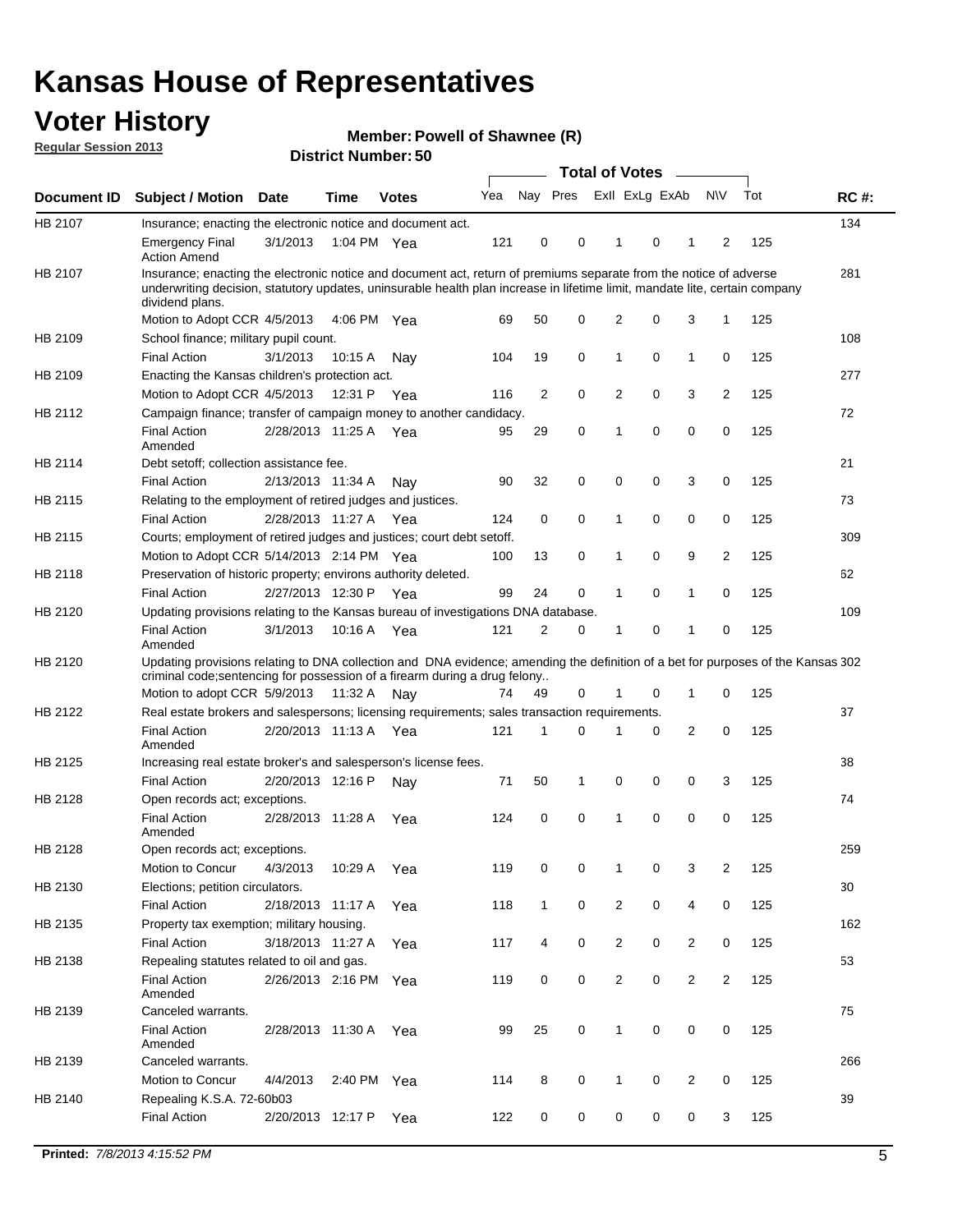### **Voter History**

**Member: Powell of Shawnee (R)** 

**Regular Session 2013**

|                    |                                                                                                                                              |          |                       |              |     |    | <b>Total of Votes</b>   |             |          | $\sim 100$     |     |     |             |
|--------------------|----------------------------------------------------------------------------------------------------------------------------------------------|----------|-----------------------|--------------|-----|----|-------------------------|-------------|----------|----------------|-----|-----|-------------|
| <b>Document ID</b> | <b>Subject / Motion Date</b>                                                                                                                 |          | Time                  | <b>Votes</b> | Yea |    | Nay Pres ExII ExLg ExAb |             |          |                | N\V | Tot | <b>RC#:</b> |
| HB 2141            | Repealer; elections process for certain unified school districts.                                                                            |          |                       |              |     |    |                         |             |          |                |     |     | 24          |
|                    | <b>Final Action</b>                                                                                                                          |          | 2/14/2013 11:23 A     | Yea          | 123 | 0  | 0                       | 0           | 0        | 1              | 1   | 125 |             |
| HB 2142            | Certain educational statutes concerning USD land transfers and higher education loan and grant programs.                                     |          |                       |              |     |    |                         |             |          |                |     |     | 40          |
|                    | <b>Final Action</b>                                                                                                                          |          | 2/20/2013 12:19 P Yea |              | 122 | 0  | 0                       | 0           | $\Omega$ | 0              | 3   | 125 |             |
| HB 2143            | Repealing outdated provisions relating to the purchase of certain real estate by the department of corrections.                              |          |                       |              |     |    |                         |             |          |                |     |     | 34          |
|                    | <b>Final Action</b>                                                                                                                          |          | 2/20/2013 11:09 A Yea |              | 122 | 0  | 0                       | 1           | 0        | $\overline{2}$ | 0   | 125 |             |
| HB 2144            | Repealing unnecessary statutes relating to juveniles.                                                                                        |          |                       |              |     |    |                         |             |          |                |     |     | 76          |
|                    | <b>Final Action</b>                                                                                                                          |          | 2/28/2013 11:32 A Yea |              | 124 | 0  | 0                       | 1           | 0        | 0              | 0   | 125 |             |
| HB 2145            | Repealing K.S.A. 75-5028; concerning the sale of real estate by the secretary of transportation.                                             |          |                       |              |     |    |                         |             |          |                |     |     | 35          |
|                    | <b>Final Action</b>                                                                                                                          |          | 2/20/2013 11:11 A Yea |              | 122 | 0  | 0                       | 1           | 0        | 2              | 0   | 125 |             |
| HB 2146            | Repealing the cancer drug repository program K.S.A. 2012 Supp. 65-1664 through 65-1667 and amending K.S.A. 2012 Supp. 77<br>65-1636.         |          |                       |              |     |    |                         |             |          |                |     |     |             |
|                    | <b>Final Action</b>                                                                                                                          |          | 2/28/2013 11:33 A     | Yea          | 124 | 0  | 0                       | 1           | $\Omega$ | 0              | 0   | 125 |             |
| HB 2147            | Repealer; use of metric system on certain road signs and markers, moving of heavy vehicles on bridges or culverts, interstate 94<br>bridges. |          |                       |              |     |    |                         |             |          |                |     |     |             |
|                    | <b>Final Action</b>                                                                                                                          | 3/1/2013 |                       | 9:52 AM Yea  | 123 | 0  | 0                       |             | 0        | 1              | 0   | 125 |             |
| HB 2148            | Repealers; postsecondary education scholarship provisions.                                                                                   |          |                       |              |     |    |                         |             |          |                |     |     | 41          |
|                    | <b>Final Action</b>                                                                                                                          |          | 2/20/2013 12:21 P     | Yea          | 106 | 16 | $\mathbf 0$             | 0           | 0        | $\mathbf 0$    | 3   | 125 |             |
| HB 2149            | Repealers; postsecondary education student loans and tuition grants.                                                                         |          |                       |              |     |    |                         |             |          |                |     |     | 42          |
|                    | <b>Final Action</b>                                                                                                                          |          | 2/20/2013 12:22 P     | Yea          | 108 | 14 | 0                       | 0           | $\Omega$ | $\Omega$       | 3   | 125 |             |
| HB 2149            | Repealing a \$500,000 transfer from highway patrol training center fund to the state general fund.                                           |          |                       |              |     |    |                         |             |          |                |     |     | 314         |
|                    | Motion to Concur                                                                                                                             |          | 5/23/2013 10:22 A Yea |              | 113 | 0  | 0                       |             | 0        | 8              | 3   | 125 |             |
| HB 2150            | Repealers; workforce development loan program act.                                                                                           |          |                       |              |     |    |                         |             |          |                |     |     | 78          |
|                    | <b>Final Action</b>                                                                                                                          |          | 2/28/2013 11:34 A Yea |              | 94  | 30 | $\mathbf 0$             | 1           | 0        | 0              | 0   | 125 |             |
| HB 2150            | Senate Substitute for HB 2150 by Committee on Commerce--Concerning the Kansas employment first oversight commission.                         |          |                       |              |     |    |                         |             |          |                |     |     | 267         |
|                    | Motion to Concur                                                                                                                             |          | 4/4/2013 2:44 PM Yea  |              | 110 | 12 | 0                       | 1           | 0        | 2              | 0   | 125 |             |
| HB 2151            | Repealers; report on medically underserved areas of the state.                                                                               |          |                       |              |     |    |                         |             |          |                |     |     | 63          |
|                    | <b>Final Action</b>                                                                                                                          |          | 2/27/2013 12:31 P     | Yea          | 123 | 0  | $\mathbf 0$             | 1           | 0        | 1              | 0   | 125 |             |
| HB 2152            | Repealer: uniform land sales practices act.                                                                                                  |          |                       |              |     |    |                         |             |          |                |     |     | 36          |
|                    | <b>Final Action</b>                                                                                                                          |          | 2/20/2013 11:12 A     | Yea          | 122 | 0  | $\mathbf 0$             | 1           | 0        | 2              | 0   | 125 |             |
| HB 2153            | Unused medications act; dontating entities.                                                                                                  |          |                       |              |     |    |                         |             |          |                |     |     | 64          |
|                    | <b>Final Action</b><br>Amended                                                                                                               |          | 2/27/2013 12:33 P     | Yea          | 123 | 0  | 0                       | 1           | 0        | 1              | 0   | 125 |             |
| HB 2154            | Senate Substitute for HB 2154 by Committee on Public Health and Welfare--Cosmetology; relating to licensure and renewal of 31                |          |                       |              |     |    |                         |             |          |                |     |     |             |
|                    | persons, salons and clinics.                                                                                                                 |          |                       |              |     |    |                         |             |          |                |     |     |             |
|                    | <b>Final Action</b><br>Amended                                                                                                               |          | 2/18/2013 11:19 A     | Yea          | 119 | 0  | 0                       | 2           | 0        | 4              | 0   | 125 |             |
| HB 2155            | Cosmetology; relating to licensure and renewal.                                                                                              |          |                       |              |     |    |                         |             |          |                |     |     | 32          |
|                    | <b>Final Action</b>                                                                                                                          |          | 2/18/2013 11:21 A Yea |              | 119 | 0  | 0                       | 2           | 0        |                | 0   | 125 |             |
|                    | Amended                                                                                                                                      |          |                       |              |     |    |                         |             |          |                |     |     |             |
| HB 2156            | Repealers; school finance; area vocational school fund; local effort as applied to U.S.D. No. 450                                            |          |                       |              |     |    |                         |             |          |                |     |     | 43          |
|                    | <b>Final Action</b>                                                                                                                          |          | 2/20/2013 12:23 P     | Yea          | 122 | 0  | 0                       | 0           | 0        | 0              | 3   | 125 |             |
| HB 2160            | Quality care assessment on skilled nursing care facilities.                                                                                  |          |                       |              |     |    |                         |             |          |                |     |     | 144         |
|                    | <b>Final Action</b>                                                                                                                          | 3/7/2013 | 12:13 P               | Nav          | 100 | 21 | 0                       | 1           | 0        | 3              | 0   | 125 |             |
| HB 2162            | Prohibition on use of state appropriated moneys to lobby relating to gun control at federal, state and local ogvernment level.               |          |                       |              |     |    |                         |             |          |                |     |     | 79          |
|                    | <b>Final Action</b><br>Amended                                                                                                               |          | 2/28/2013 11:36 A Yea |              | 120 | 4  | 0                       | $\mathbf 1$ | 0        | 0              | 0   | 125 |             |
| HB 2162            | Prohibition on use of state appropriated moneys to lobby at federal, state and local government levels relating to gun control.              |          |                       |              |     |    |                         |             |          |                |     |     | 312         |
|                    | Motion to adopt CCR 5/21/2013 2:52 PM Yea                                                                                                    |          |                       |              | 83  | 28 | 0                       |             | 0        | 13             | 0   | 125 |             |
| HB 2163            | Relating to garnishment proceedings.                                                                                                         |          |                       |              |     |    |                         |             |          |                |     |     | 80          |
|                    | <b>Final Action</b>                                                                                                                          |          | 2/28/2013 11:37 A     | Yea          | 124 | 0  | 0                       | $\mathbf 1$ | 0        | 0              | 0   | 125 |             |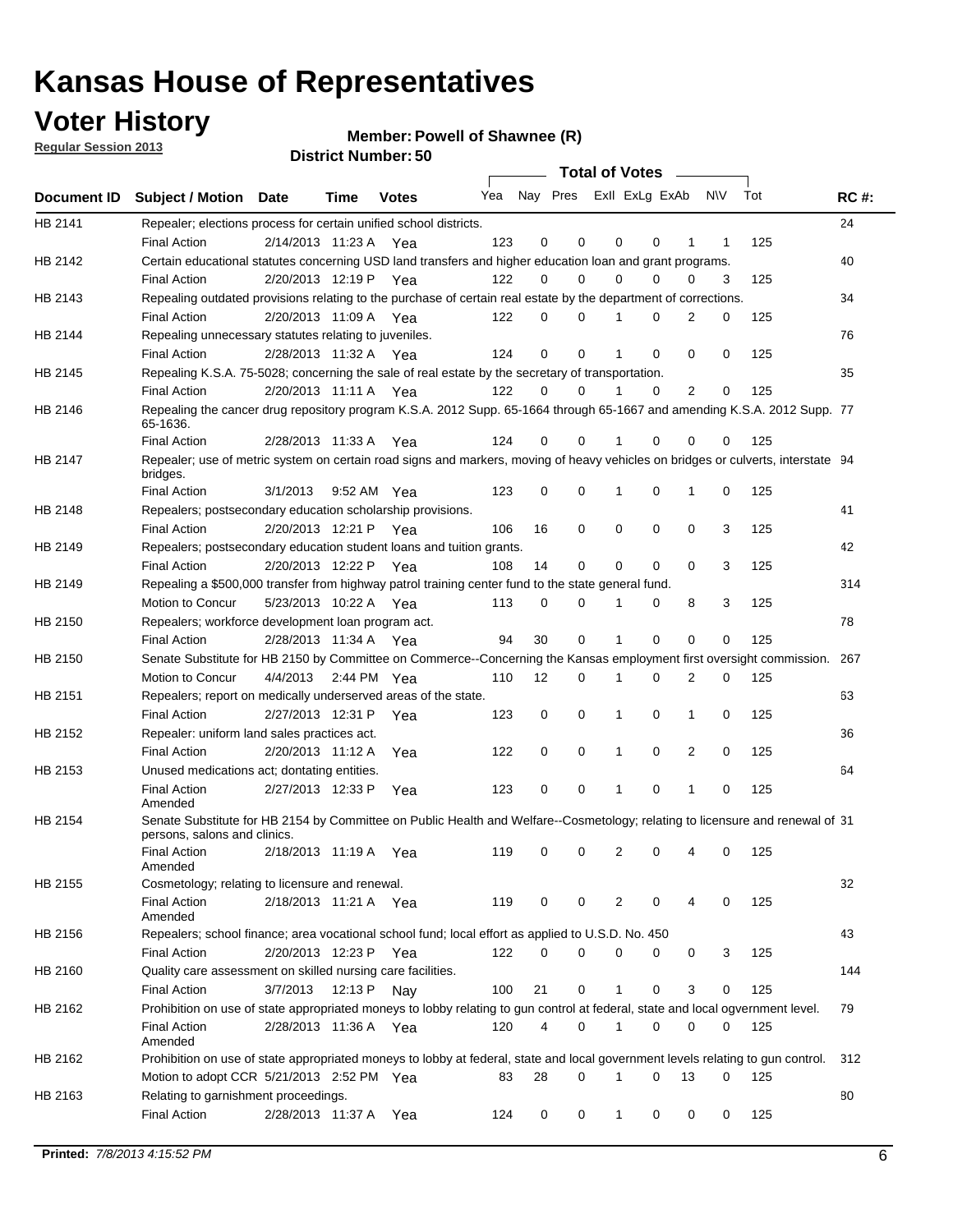### **Voter History**

**Member: Powell of Shawnee (R)** 

**Regular Session 2013**

|             |                                                                                                                                                                                                                                    |                       | טט. וסמוווטנו ועוווסו |              |     |          |          | <b>Total of Votes</b> |          | $\sim$         |                |     |             |
|-------------|------------------------------------------------------------------------------------------------------------------------------------------------------------------------------------------------------------------------------------|-----------------------|-----------------------|--------------|-----|----------|----------|-----------------------|----------|----------------|----------------|-----|-------------|
| Document ID | <b>Subject / Motion Date</b>                                                                                                                                                                                                       |                       | Time                  | <b>Votes</b> | Yea | Nay Pres |          | Exll ExLg ExAb        |          |                | <b>NV</b>      | Tot | <b>RC#:</b> |
| HB 2164     | Relating to jurors; information disqualifying prospective juror from jury service.                                                                                                                                                 |                       |                       |              |     |          |          |                       |          |                |                |     | 47          |
|             | <b>Final Action</b><br>Amended                                                                                                                                                                                                     | 2/25/2013 12:12 P Yea |                       |              | 75  | 45       | 0        | 0                     | 0        | 0              | 5              | 125 |             |
| HB 2164     | Juries and grand juries.                                                                                                                                                                                                           |                       |                       |              |     |          |          |                       |          |                |                |     | 284         |
|             | Motion to Adopt CCR 4/5/2013                                                                                                                                                                                                       |                       | 5:53 PM Yea           |              | 92  | 28       | 0        | 2                     | 0        | $\overline{2}$ | 1              | 125 |             |
| HB 2166     | Sub HB 2166 by Committee on Judiciary -- Relating to the medical assistance recovery program.                                                                                                                                      |                       |                       |              |     |          |          |                       |          |                |                |     | 165         |
|             | Final Action Sub Bill 3/19/2013 10:34 A Yea<br>Amended                                                                                                                                                                             |                       |                       |              | 112 | 11       | $\Omega$ |                       | 0        | 1              | 0              | 125 |             |
| HB 2167     | Establishing Native American legislative day at the capitol.                                                                                                                                                                       |                       |                       |              |     |          |          |                       |          |                |                |     | 54          |
|             | <b>Final Action</b>                                                                                                                                                                                                                | 2/26/2013 2:17 PM Yea |                       |              | 119 | 0        | $\Omega$ | 2                     | 0        | 2              | 2              | 125 |             |
| HB 2167     | Senate Substitute for HB 2167 by Committee on Federal and State Affairs -- Concerning fireworks; regulations thereof.                                                                                                              |                       |                       |              |     |          |          |                       |          |                |                |     | 261         |
|             | Motion to Concur                                                                                                                                                                                                                   | 4/4/2013              | 11:11 A               | Nav          | 100 | 23       | 0        | 1                     | 0        | 1              | 0              | 125 |             |
| HB 2169     | Allowing for proceedings to determine final disposition of prisoner's pending probation revocations.                                                                                                                               |                       |                       |              |     |          |          |                       |          |                |                |     | 49          |
|             | <b>Final Action</b>                                                                                                                                                                                                                | 2/26/2013 2:10 PM Yea |                       |              | 119 | 0        | 0        | 0                     | 0        | 0              | 6              | 125 |             |
| HB 2170     | Concerning sentencing dispositions, probation and postrelease supervision.                                                                                                                                                         |                       |                       |              |     |          |          |                       |          |                |                |     | 110         |
|             | <b>Final Action</b><br>Amended                                                                                                                                                                                                     | 3/1/2013              | 10:23 A               | Nay          | 79  | 44       | 0        | 1                     | 0        | 1              | 0              | 125 |             |
| HB 2170     | Concerning sentencing dispositions, probation and postrelease supervision.                                                                                                                                                         |                       |                       |              |     |          |          |                       |          |                |                |     | 256         |
|             | Motion to Concur                                                                                                                                                                                                                   | 4/1/2013              | 10:54 A Yea           |              | 75  | 44       | 0        | 1                     | 0        | $\overline{2}$ | 3              | 125 |             |
| HB 2172     | Cemeteries; cemetery corporations and cemetery merchandise.                                                                                                                                                                        |                       |                       |              |     |          |          |                       |          |                |                |     | 81          |
|             | <b>Final Action</b><br>Amended                                                                                                                                                                                                     | 2/28/2013 11:38 A Yea |                       |              | 124 | 0        | 0        | 1                     | 0        | $\Omega$       | 0              | 125 |             |
| HB 2176     | The Eisenhower foundation license plate.                                                                                                                                                                                           |                       |                       |              |     |          |          |                       |          |                |                |     | 57          |
|             | <b>Final Action</b>                                                                                                                                                                                                                | 2/27/2013 12:11 P     |                       | Yea          | 112 | 11       | $\Omega$ | 0                     | 0        | 1              | 1              | 125 |             |
| HB 2177     | Relating to motor carriers; concerning safety rules and regulations; certificates of convenience and necessity; transportation of 55<br>certain materials.                                                                         |                       |                       |              |     |          |          |                       |          |                |                |     |             |
|             | <b>Final Action</b><br>Amended                                                                                                                                                                                                     | 2/26/2013 2:18 PM Yea |                       |              | 119 | 0        | $\Omega$ | 2                     | 0        | $\overline{2}$ | $\overline{2}$ | 125 |             |
| HB 2179     | Amending the secretary of labor's role of taking assignment of wage claims.                                                                                                                                                        |                       |                       |              |     |          |          |                       |          |                |                |     | 111         |
|             | <b>Final Action</b><br>Amended                                                                                                                                                                                                     | 3/1/2013              | 10:24 A Yea           |              | 87  | 36       | 0        | 1                     | $\Omega$ | 1              | 0              | 125 |             |
| HB 2181     | Authorizing licensing bodies to accept certain online distance education courses towards licensure for military service member 55<br>applicants                                                                                    |                       |                       |              |     |          |          |                       |          |                |                |     |             |
|             | <b>Final Action</b>                                                                                                                                                                                                                | 2/27/2013 12:34 P     |                       | Yea          | 123 | 0        | 0        |                       | 0        | 1              | 0              | 125 |             |
| HB 2182     | Relating to grand juries.                                                                                                                                                                                                          |                       |                       |              |     |          |          |                       |          |                |                |     | 152         |
|             | <b>Final Action</b><br>Amended                                                                                                                                                                                                     | 3/13/2013 11:20 A     |                       | Yea          | 100 | 24       | 0        | 0                     | 0        | 1              | 0              | 125 |             |
| HB 2183     | Substitute HB 2183 by Committee on Health and Human Services - - designation and control of infectious and contagious<br>diseases.                                                                                                 |                       |                       |              |     |          |          |                       |          |                |                |     | 112         |
|             | Final Action Sub Bill 3/1/2013<br>Amended                                                                                                                                                                                          |                       | 10:26 A Yea           |              | 122 | 1        | 0        | 1                     | 0        | 1              | 0              | 125 |             |
| HB 2183     | Substitute HB 2183 by Committee on Health and Human Services -- department of health and environment statutory duties<br>and functions, infectious and contagious diseases, laboratory services, health information technology and |                       |                       |              |     |          |          |                       |          |                |                |     | 297         |
|             | Motion to Adopt CCR 4/5/2013                                                                                                                                                                                                       |                       | 9:37 PM Yea           |              | 120 | 0        | 0        | 2                     | 0        | 2              | 1              | 125 |             |
| HB 2185     | Consolidation of citites and counties; dual majority vote.                                                                                                                                                                         |                       |                       |              |     |          |          |                       |          |                |                |     | 113         |
|             | <b>Final Action</b><br>Amended                                                                                                                                                                                                     | 3/1/2013              | 10:27 A Yea           |              | 119 | 4        | 0        | 1                     | 0        | $\mathbf{1}$   | 0              | 125 |             |
| HB 2193     | Public facilities; accessiblity standards for disabled persons.                                                                                                                                                                    |                       |                       |              |     |          |          |                       |          |                |                |     | 145         |
|             | <b>Final Action</b>                                                                                                                                                                                                                | 3/7/2013              | 12:14 P               | Yea          | 121 | 0        | 0        | 1                     | 0        | 3              | 0              | 125 |             |
| HB 2195     | Claims against the state; 2012 Joint Committee recommendations.                                                                                                                                                                    |                       |                       |              |     |          |          |                       |          |                |                |     | 146         |
|             | <b>Final Action</b><br>Amended                                                                                                                                                                                                     | 3/7/2013              | 12:16 P Yea           |              | 110 | 10       | 0        | 1                     | 0        | 3              | 1              | 125 |             |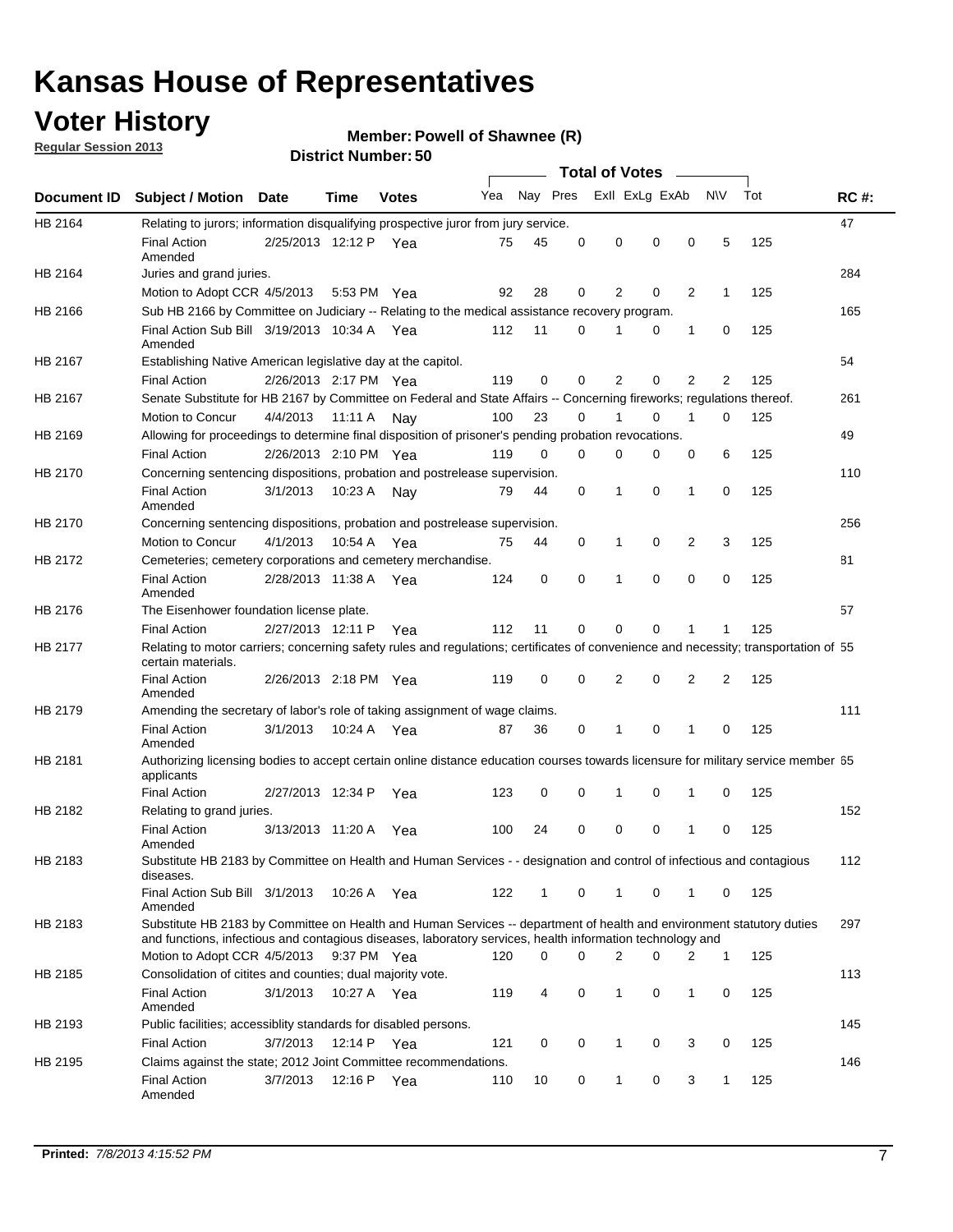### **Voter History**

**Member: Powell of Shawnee (R)** 

**Regular Session 2013**

|                    |                                                                                                                                                                                                                |                       | טט. וסמוווטנו ועוווסו |              |     |              | <b>Total of Votes</b> |                |          | $\overline{\phantom{a}}$ |           |     |     |
|--------------------|----------------------------------------------------------------------------------------------------------------------------------------------------------------------------------------------------------------|-----------------------|-----------------------|--------------|-----|--------------|-----------------------|----------------|----------|--------------------------|-----------|-----|-----|
| <b>Document ID</b> | <b>Subject / Motion Date</b>                                                                                                                                                                                   |                       | Time                  | <b>Votes</b> | Yea | Nay Pres     |                       | Exll ExLg ExAb |          |                          | <b>NV</b> | Tot | RC# |
| HB 2197            | Kansas state high school activities association; membership of board of directors and executive board.                                                                                                         |                       |                       |              |     |              |                       |                |          |                          |           |     | 249 |
|                    | <b>Emergency Final</b><br><b>Action Amend</b>                                                                                                                                                                  | 3/26/2013 8:46 PM Yea |                       |              | 69  | 53           | 0                     | 1              | 0        | 2                        | 0         | 125 |     |
| HB 2199            | Second amendment protection act.                                                                                                                                                                               |                       |                       |              |     |              |                       |                |          |                          |           |     | 157 |
|                    | <b>Final Action</b><br>Amended                                                                                                                                                                                 | 3/14/2013 11:34 A     |                       | Yea          | 94  | 29           | 0                     | 0              | 0        | 2                        | 0         | 125 |     |
| HB 2199            | Senate Substitute for HB 2199 by Committee on Federal and State Affairs--Secretary of Administration; successor; diretor of<br>accounts and reports; certain rules and regulations; Kansas liquor control act. |                       |                       |              |     |              |                       |                |          |                          |           |     | 313 |
|                    | Motion to adopt CCR 5/22/2013 2:17 PM Nay                                                                                                                                                                      |                       |                       |              |     | 23           | 0                     | 1              | 0        | 12                       | 0         | 125 |     |
| HB 2200            | Executive chief information technology officer; office of information tehcnology services.                                                                                                                     |                       |                       |              |     |              |                       |                |          |                          |           |     | 114 |
|                    | <b>Final Action</b><br>Amended                                                                                                                                                                                 | 3/1/2013              | 10:28 A Yea           |              | 121 | 2            | 0                     | 1              | 0        | 1                        | 0         | 125 |     |
| HB 2201            | Telecommunications; regulation by the state corporation commission and distributions from the Kansas universal service<br>fund.                                                                                |                       |                       |              |     |              |                       |                |          |                          |           |     | 33  |
|                    | <b>Final Action</b><br>Amended                                                                                                                                                                                 | 2/18/2013 11:24 A     |                       | Yea          | 118 | 1            | 0                     | 2              | $\Omega$ | 4                        | 0         | 125 |     |
| HB 2201            | Telecommunications; regulation by the state corporation commission and distributions from the Kansas universal service<br>fund.                                                                                |                       |                       |              |     |              |                       |                |          |                          |           |     | 278 |
|                    | Motion to Adopt CCR 4/5/2013                                                                                                                                                                                   |                       | 12:57 P               | Yea          | 99  | 20           | 0                     | 2              | 0        | 3                        | 1         | 125 |     |
| HB 2202            | Providing automatic relief from certain motor carrier restrictions upon the governor's declaration of emergency.                                                                                               |                       |                       |              |     |              |                       |                |          |                          |           |     | 44  |
|                    | <b>Final Action</b><br>Amended                                                                                                                                                                                 | 2/20/2013 12:25 P     |                       | Yea          | 122 | 0            | 0                     | $\Omega$       | 0        | 0                        | 3         | 125 |     |
| HB 2203            | Relating to exercise of religion.                                                                                                                                                                              |                       |                       |              |     |              |                       |                |          |                          |           |     | 115 |
|                    | <b>Final Action</b><br>Amended                                                                                                                                                                                 | 3/1/2013              | 10:31 A               | Yea          | 109 | 14           | 0                     | 1              | 0        | 1                        | 0         | 125 |     |
| HB 2203            | Relating to exercise of religion.                                                                                                                                                                              |                       |                       |              |     |              |                       |                |          |                          |           |     | 200 |
|                    | Motion to Concur                                                                                                                                                                                               | 3/25/2013 9:41 AM Yea |                       |              | 109 | 12           | 0                     | 2              | 0        | 2                        | 0         | 125 |     |
| HB 2204            | Relating to redemption of real property.                                                                                                                                                                       |                       |                       |              |     |              |                       |                |          |                          |           |     | 116 |
|                    | <b>Final Action</b><br>Amended                                                                                                                                                                                 | 3/1/2013              | 10:32 A               | Yea          | 123 | 0            | 0                     | 1              | 0        | $\mathbf{1}$             | 0         | 125 |     |
| HB 2204            | Extending the judicial branch surcharge for two years.                                                                                                                                                         |                       |                       |              |     |              |                       |                |          |                          |           |     | 308 |
|                    | Motion to adopt CCR $5/13/2013$ 10:38 A Yea                                                                                                                                                                    |                       |                       |              | 121 | $\mathbf{1}$ | 0                     | 0              | 0        | 3                        | 0         | 125 |     |
| HB 2205            | Adoption hearings; time and waiver of notice.                                                                                                                                                                  |                       |                       |              |     |              |                       |                |          |                          |           |     | 117 |
|                    | <b>Final Action</b><br>Amended                                                                                                                                                                                 | 3/1/2013              | 10:33 A Yea           |              | 123 | 0            | 0                     | 1              | 0        | 1                        | 0         | 125 |     |
| <b>HB 2207</b>     | Substitute HB 2207 by Committee on Agriculture and Natural Resources--Amending provisions relating to the regulation and<br>certification of animal feeding facilities.                                        |                       |                       |              |     |              |                       |                |          |                          |           |     | 56  |
|                    | Final Action Sub Bill 2/26/2013 2:20 PM Yea                                                                                                                                                                    |                       |                       |              | 119 | 0            | 0                     | 2              | 0        | 2                        | 2         | 125 |     |
| HB 2207            | Substitute HB 2207 by Committee on Agriculture and Natural Resources--Amending provisions relating to the regulation and<br>certification of animal feeding facilities.                                        |                       |                       |              |     |              |                       |                |          |                          |           |     | 257 |
|                    | Motion to Concur                                                                                                                                                                                               | 4/1/2013 2:23 PM Yea  |                       |              | 119 | 0            | 0                     | 1              | 0        | 3                        | 2         | 125 |     |
| HB 2209            | Amendments to the Kansas offender registration act.                                                                                                                                                            |                       |                       |              |     |              |                       |                |          |                          |           |     | 66  |
|                    | <b>Final Action</b><br>Amended                                                                                                                                                                                 | 2/27/2013 12:35 P Yea |                       |              | 123 | 0            | 0                     | $\mathbf{1}$   | 0        | 1                        | 0         | 125 |     |
| HB 2210            | Elections; change of party affiliation.                                                                                                                                                                        |                       |                       |              |     |              |                       |                |          |                          |           |     | 132 |
|                    | <b>Emergency Final</b><br><b>Action Amend</b>                                                                                                                                                                  | 3/1/2013              | 1:02 PM Yea           |              | 72  | 49           | 0                     | 1              | 0        | 1                        | 2         | 125 |     |
| HB 2212            | Concerning the requirements to receiving a service grant through the veterans claims assistance program.<br><b>Final Action</b>                                                                                | 3/1/2013              | 10:34 A               | Yea          | 123 | 0            | 0                     | 1              | 0        | 1                        | 0         | 125 | 118 |
| HB 2213            | Member elections and retirement benefit determinations and one-time payments under KPERS act of 2015.                                                                                                          |                       |                       |              |     |              |                       |                |          |                          |           |     | 27  |
|                    | <b>Final Action</b><br>Amended                                                                                                                                                                                 | 2/15/2013 11:19 A Yea |                       |              | 115 | 0            | 0                     | 2              | 2        | 3                        | 3         | 125 |     |
| HB 2213            | Member elections and retirement benefit determinations and one-time payments under KPERS act of 2015.                                                                                                          |                       |                       |              |     |              |                       |                |          |                          |           |     | 311 |
|                    | Motion to adopt CCR 5/20/2013 2:11 PM Yea                                                                                                                                                                      |                       |                       |              | 104 | 0            | 0                     | 1              | 0        | 16                       | 4         | 125 |     |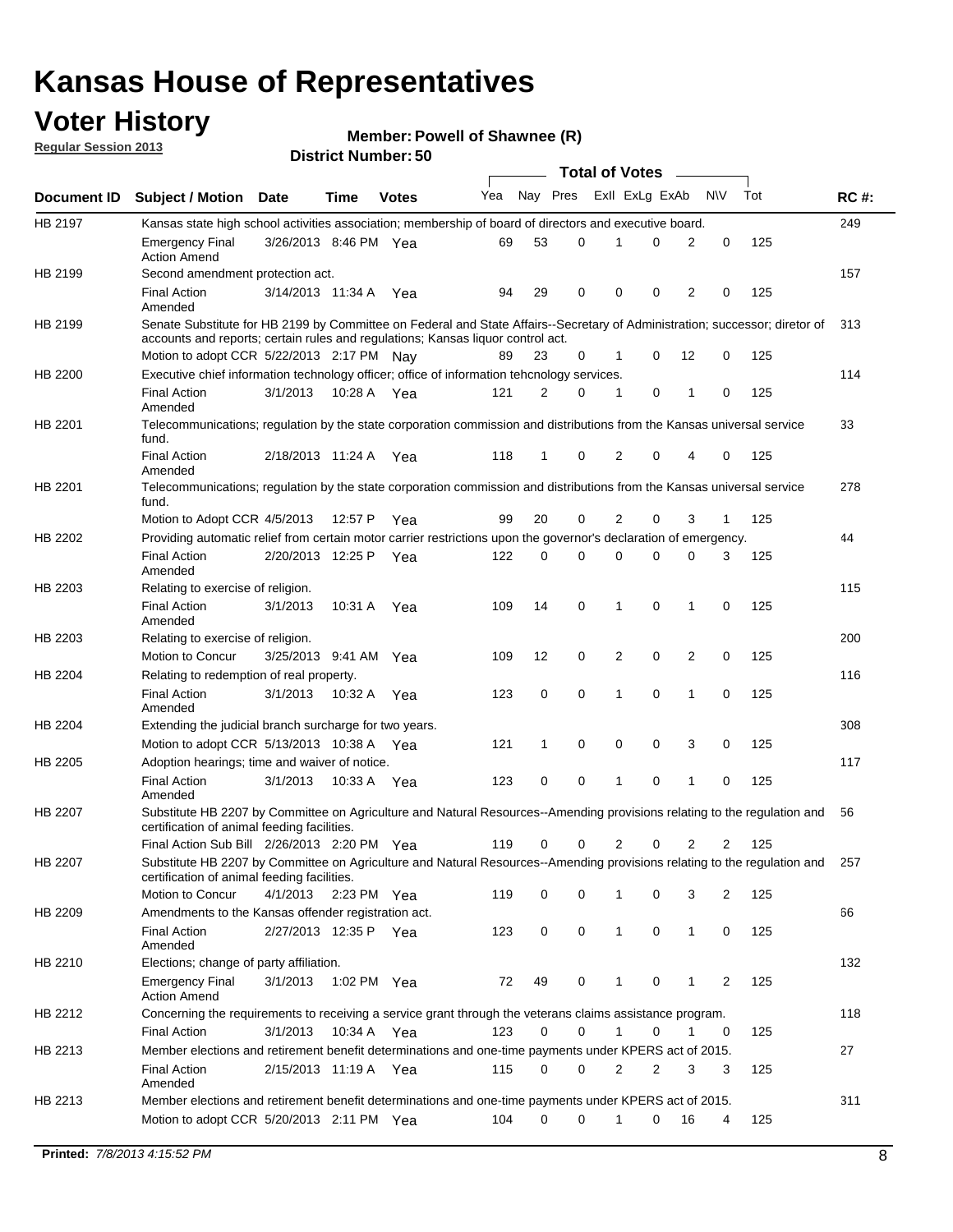### **Voter History**

**Member: Powell of Shawnee (R)** 

**Regular Session 2013**

|             |                                                                                                                                                                                                               |                       |               |              |     |          |          | <b>Total of Votes</b> |          | $\frac{1}{1-\frac{1}{2}}\left( \frac{1}{\sqrt{2}}\right) ^{2}+\frac{1}{2}\left( \frac{1}{2}\right) ^{2}+\frac{1}{2}\left( \frac{1}{2}\right) ^{2}+\frac{1}{2}\left( \frac{1}{2}\right) ^{2}+\frac{1}{2}\left( \frac{1}{2}\right) ^{2}+\frac{1}{2}\left( \frac{1}{2}\right) ^{2}+\frac{1}{2}\left( \frac{1}{2}\right) ^{2}+\frac{1}{2}\left( \frac{1}{2}\right) ^{2}+\frac{1}{2}\left( \frac{1}{2}\right) ^{2}+\frac{1}{2}\left( \frac$ |           |     |             |
|-------------|---------------------------------------------------------------------------------------------------------------------------------------------------------------------------------------------------------------|-----------------------|---------------|--------------|-----|----------|----------|-----------------------|----------|----------------------------------------------------------------------------------------------------------------------------------------------------------------------------------------------------------------------------------------------------------------------------------------------------------------------------------------------------------------------------------------------------------------------------------------|-----------|-----|-------------|
| Document ID | Subject / Motion Date                                                                                                                                                                                         |                       | <b>Time</b>   | <b>Votes</b> | Yea | Nay Pres |          | Exll ExLg ExAb        |          |                                                                                                                                                                                                                                                                                                                                                                                                                                        | <b>NV</b> | Tot | <b>RC#:</b> |
| HB 2216     | Repealing certain joint committees and amending related statutes; amending the joint committees on special claims against<br>the state.                                                                       |                       |               |              |     |          |          |                       |          |                                                                                                                                                                                                                                                                                                                                                                                                                                        |           |     | 119         |
|             | <b>Final Action</b><br>Amended                                                                                                                                                                                | 3/1/2013              | 10:36 A       | Yea          | 91  | 32       | 0        | 1                     | 0        | 1                                                                                                                                                                                                                                                                                                                                                                                                                                      | 0         | 125 |             |
| HB 2216     | Repealing certain joint committees and amending related statutes; amending the joint committees on special claims against<br>the state.                                                                       |                       |               |              |     |          |          |                       |          |                                                                                                                                                                                                                                                                                                                                                                                                                                        |           |     | 323         |
|             | Motion to adopt CCR 6/2/2013                                                                                                                                                                                  |                       | 12:18 A       | Yea          | 81  | 28       | 0        | 1                     | 0        | 6                                                                                                                                                                                                                                                                                                                                                                                                                                      | 9         | 125 |             |
| HB 2217     | Creating the crime of female genital mutilation and setting the penalty.                                                                                                                                      |                       |               |              |     |          |          |                       |          |                                                                                                                                                                                                                                                                                                                                                                                                                                        |           |     | 120         |
|             | <b>Final Action</b><br>Amended                                                                                                                                                                                | 3/1/2013              | 10:37 A Yea   |              | 123 | 0        | 0        | 1                     | 0        | 1                                                                                                                                                                                                                                                                                                                                                                                                                                      | 0         | 125 |             |
| HB 2218     | Driving under the influence of alcohol or drugs; tests; implied consent; administrative hearings.                                                                                                             |                       |               |              |     |          |          |                       |          |                                                                                                                                                                                                                                                                                                                                                                                                                                        |           |     | 82          |
|             | <b>Final Action</b>                                                                                                                                                                                           | 2/28/2013 11:40 A Yea |               |              | 124 | 0        | $\Omega$ |                       | $\Omega$ | 0                                                                                                                                                                                                                                                                                                                                                                                                                                      | 0         | 125 |             |
| HB 2218     | Driving under the influence of alcohol or drugs; boating under the influence of alcohol or drugs; tests; implied consent;<br>administrative hearings; aggravated battery DUI.<br>Motion to adopt CCR 5/9/2013 |                       | 11:46 A Yea   |              | 120 | 2        | 0        | 1                     | 0        | 1                                                                                                                                                                                                                                                                                                                                                                                                                                      | 1         | 125 | 303         |
| HB 2221     | Enacting the equal access act; school employees; professional employees organization.                                                                                                                         |                       |               |              |     |          |          |                       |          |                                                                                                                                                                                                                                                                                                                                                                                                                                        |           |     | 83          |
|             | <b>Final Action</b>                                                                                                                                                                                           | 2/28/2013 11:42 A Yea |               |              | 71  | 53       | 0        | 1                     | 0        | 0                                                                                                                                                                                                                                                                                                                                                                                                                                      | 0         | 125 |             |
|             | School districts; bullying policies.                                                                                                                                                                          |                       |               |              |     |          |          |                       |          |                                                                                                                                                                                                                                                                                                                                                                                                                                        |           |     | 141         |
| HB 2222     | Emergency Final<br><b>Action Amend</b>                                                                                                                                                                        | 3/1/2013              | 1:13 PM $Yea$ |              | 119 | 1        | 1        | 1                     | 0        | 1                                                                                                                                                                                                                                                                                                                                                                                                                                      | 2         | 125 |             |
| HB 2228     | Decreased employer payments to group insurance reserve fund for KPERS plan of death and long-term disability benefits<br>during fiscal years 2014 and 2015.                                                   |                       |               |              |     |          |          |                       |          |                                                                                                                                                                                                                                                                                                                                                                                                                                        |           |     | 28          |
|             | <b>Final Action</b><br>Amended                                                                                                                                                                                | 2/15/2013 11:21 A Yea |               |              | 115 | 0        | 0        | 2                     | 2        | 3                                                                                                                                                                                                                                                                                                                                                                                                                                      | 3         | 125 |             |
| HB 2231     | Substitute HB 2231 by Committee on Appropriations - Appropriations for FY 2014, FY 2015, FY 2016, FY 2017 and FY 2018 177<br>for various state agencies; capital improvement projects.                        |                       |               |              |     |          |          |                       |          |                                                                                                                                                                                                                                                                                                                                                                                                                                        |           |     |             |
|             | Final Action Sub Bill 3/20/2013 10:29 A Yea<br>Amended                                                                                                                                                        |                       |               |              | 68  | 55       | 0        | 1                     | 0        | 1                                                                                                                                                                                                                                                                                                                                                                                                                                      | 0         | 125 |             |
| HB 2234     | Contracts between the Kansas turnpike authority and the Kansas department of transportation.                                                                                                                  |                       |               |              |     |          |          |                       |          |                                                                                                                                                                                                                                                                                                                                                                                                                                        |           |     | 151         |
|             | <b>Final Action</b><br>Amended                                                                                                                                                                                | 3/11/2013 11:16 A     |               | Yea          | 81  | 41       | 0        | 0                     | 1        | 2                                                                                                                                                                                                                                                                                                                                                                                                                                      | 0         | 125 |             |
| HB 2234     | Naming the secretary of transportation as the director of operations of the Kansas turnpike authority; pertaining to certain<br>contracts between the authority and the department of transportation.         |                       |               |              |     |          |          |                       |          |                                                                                                                                                                                                                                                                                                                                                                                                                                        |           |     | 299         |
|             | Motion to Adopt CCR 4/5/2013                                                                                                                                                                                  |                       | 10:12 P Yea   |              | 76  | 44       | 0        | 2                     | 0        | 2                                                                                                                                                                                                                                                                                                                                                                                                                                      | 1         | 125 |             |
| HB 2244     | Taxation of watercraft.<br><b>Emergency Final</b>                                                                                                                                                             | 3/26/2013 8:49 PM Yea |               |              | 107 | 15       | 0        | 1                     | 0        | 2                                                                                                                                                                                                                                                                                                                                                                                                                                      | 0         | 125 | 250         |
|             | <b>Action Amend</b>                                                                                                                                                                                           |                       |               |              |     |          |          |                       |          |                                                                                                                                                                                                                                                                                                                                                                                                                                        |           |     |             |
| HB 2249     | City annexation of fire district land; double taxation; refund.<br>Final Action                                                                                                                               | 3/1/2013 10:39 A Yea  |               |              | 101 | 22       | 0        | $\mathbf{1}$          | $\cap$   | $\mathbf{1}$                                                                                                                                                                                                                                                                                                                                                                                                                           | $\Omega$  | 125 | 121         |
| HB 2249     | Amended<br>Certain property issues; fire districts; historic preservation; solid waste.                                                                                                                       |                       |               |              |     |          |          |                       |          |                                                                                                                                                                                                                                                                                                                                                                                                                                        |           |     | 310         |
|             | Motion to Adopt CCR 5/17/2013 10:25 A Yea                                                                                                                                                                     |                       |               |              |     |          | 0        |                       | 0        | 14                                                                                                                                                                                                                                                                                                                                                                                                                                     | 0         | 125 |             |
|             |                                                                                                                                                                                                               |                       |               |              | 92  | 18       |          |                       |          |                                                                                                                                                                                                                                                                                                                                                                                                                                        |           |     |             |
| HB 2252     | Eliminating the statute of limitations for prosecutions of rape and aggravated criminal sodomy.                                                                                                               |                       |               |              |     |          |          |                       |          |                                                                                                                                                                                                                                                                                                                                                                                                                                        |           |     | 122         |
|             | <b>Final Action</b><br>Amended                                                                                                                                                                                | 3/1/2013              | 10:40 A Yea   |              | 123 | $\Omega$ | 0        |                       | 0        | 1                                                                                                                                                                                                                                                                                                                                                                                                                                      | 0         | 125 |             |
| HB 2253     | Abortion; prohibiting funding for abortion services; amending late-term abortion and woman's- right-to-know statutes.                                                                                         |                       |               |              |     |          |          |                       |          |                                                                                                                                                                                                                                                                                                                                                                                                                                        |           |     | 178         |
|             | <b>Final Action</b><br>Amended                                                                                                                                                                                | 3/20/2013 10:31 A Yea |               |              | 92  | 31       | 0        | 1                     | 0        | 1                                                                                                                                                                                                                                                                                                                                                                                                                                      | 0         | 125 |             |
| HB 2253     | Abortion; prohibiting funding for abortion services; amending late-term abortion and woman's- right-to-know statutes.                                                                                         |                       |               |              |     |          |          |                       |          |                                                                                                                                                                                                                                                                                                                                                                                                                                        |           |     | 301         |
|             | Motion to Adopt CCR 4/5/2013                                                                                                                                                                                  |                       | 10:34 P Yea   |              | 90  | 30       | 0        | 2                     | 0        | 2                                                                                                                                                                                                                                                                                                                                                                                                                                      | 1         | 125 |             |
| HB 2255     | Economic development; investments in telecommunications machinery and equipment.                                                                                                                              |                       |               |              |     |          |          |                       |          |                                                                                                                                                                                                                                                                                                                                                                                                                                        |           |     | 142         |
|             | EFA Sub Bill<br>Amended                                                                                                                                                                                       | 3/1/2013              |               | 1:15 PM Yea  | 116 | 5        | 0        | -1                    | 0        | 1                                                                                                                                                                                                                                                                                                                                                                                                                                      | 2         | 125 |             |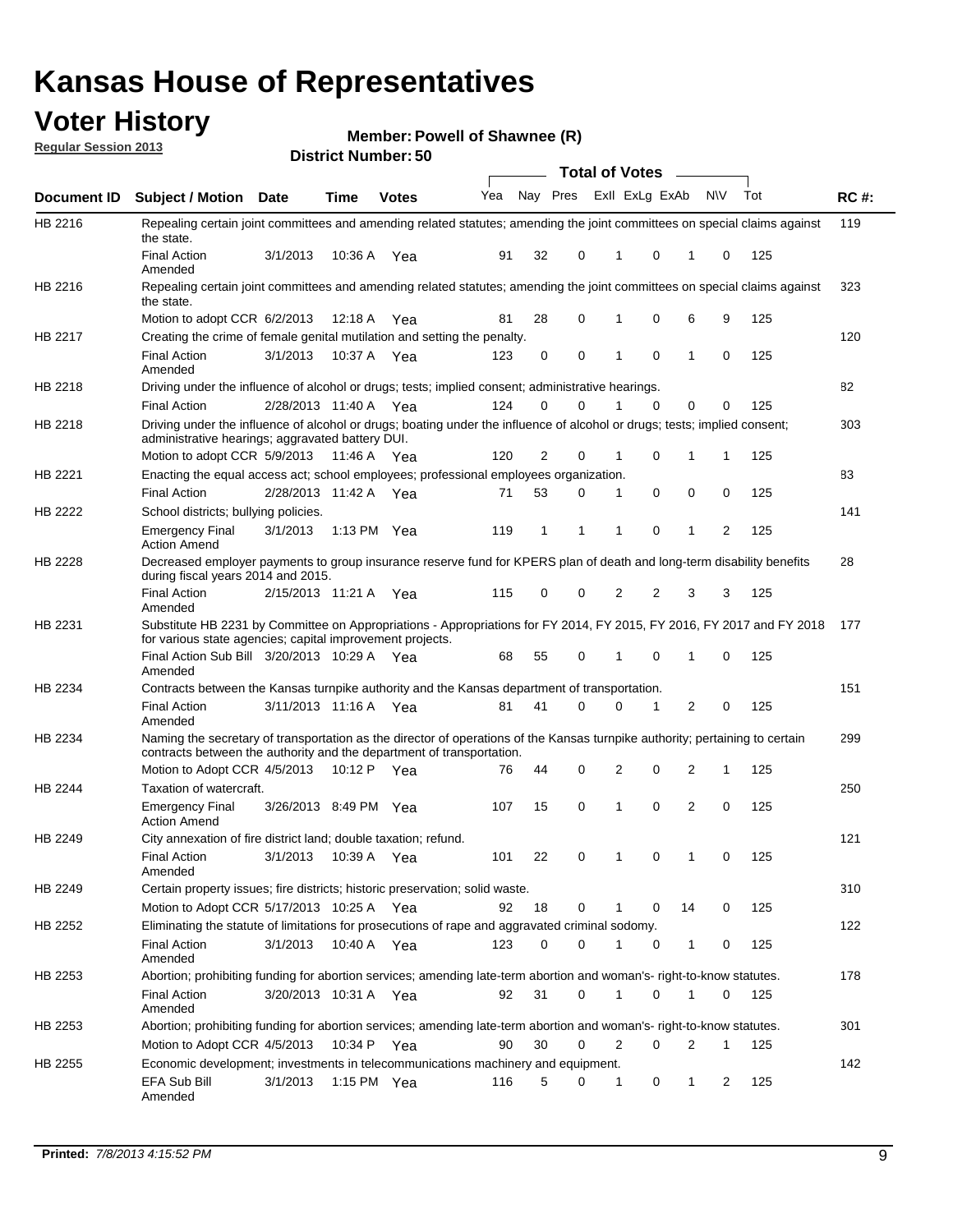### **Voter History**

**Member: Powell of Shawnee (R)** 

**Regular Session 2013**

|             |                                                                                                                                                                                       |                       | טט. וסמוווטנו ועוווסו |              |     |                         |             | <b>Total of Votes</b> |              | $\overline{\phantom{a}}$ |              |     |             |
|-------------|---------------------------------------------------------------------------------------------------------------------------------------------------------------------------------------|-----------------------|-----------------------|--------------|-----|-------------------------|-------------|-----------------------|--------------|--------------------------|--------------|-----|-------------|
| Document ID | <b>Subject / Motion Date</b>                                                                                                                                                          |                       | <b>Time</b>           | <b>Votes</b> | Yea | Nay Pres Exll ExLg ExAb |             |                       |              |                          | <b>NV</b>    | Tot | <b>RC#:</b> |
| HB 2259     | Domestic relations; relating to dissolution of marriage;                                                                                                                              |                       |                       |              |     |                         |             |                       |              |                          |              |     | 58          |
|             | <b>Final Action</b>                                                                                                                                                                   | 2/27/2013 12:12 P     |                       | Yea          | 123 | 0                       | 0           | 1                     | 0            | 1                        | $\Omega$     | 125 |             |
| HB 2261     | Authorizing the expenditure of unencumbered balances held by school district; removing the cap for contingency reserve<br>fund.                                                       |                       |                       |              |     |                         |             |                       |              |                          |              |     | 48          |
|             | <b>Final Action</b><br>Amended                                                                                                                                                        | 2/25/2013 12:13 P     |                       | Yea          | 120 | 0                       | 0           | 0                     | 0            | 0                        | 5            | 125 |             |
| HB 2261     | School districts; expenditure of unencumbered bala ces; removing the cap for contingency reserve fund; establishing celebrate 305<br>freedom week; bullying policies. ies.            |                       |                       |              |     |                         |             |                       |              |                          |              |     |             |
|             | Motion to adopt CCR 5/9/2013                                                                                                                                                          |                       | 2:25 PM Yea           |              | 119 | 1                       | 0           |                       | 0            | 4                        | 0            | 125 |             |
| HB 2262     | Substitute HB 2262 by Committee on Appropriations - Amending the percentage amount that is deposited into the oil and gas 210<br>valuation depletion trust fund from 12.41% to 8.25%. |                       |                       |              |     |                         |             |                       |              |                          |              |     |             |
|             | Final Action Sub Bill 3/26/2013 9:58 AM Yea                                                                                                                                           |                       |                       |              | 96  | 23                      | 0           |                       | 0            | 5                        | 0            | 125 |             |
| HB 2267     | Income tax, credits, high performance incentive program; subtraction modifications, certain expenses related to living dinor<br>organ donations.                                      |                       |                       |              |     |                         |             |                       |              |                          |              |     | 252         |
|             | <b>Emergency Final</b><br><b>Action Amend</b>                                                                                                                                         | 3/26/2013 8:52 PM Nay |                       |              | 106 | 16                      | 0           | 1                     | 0            | 2                        | 0            | 125 |             |
| HB 2269     | John Bower memorial highway.                                                                                                                                                          |                       |                       |              |     |                         |             |                       |              |                          |              |     | 84          |
|             | <b>Final Action</b><br>Amended                                                                                                                                                        | 2/28/2013 11:44 A     |                       | Nay          | 114 | 10                      | 0           | 1                     | 0            | 0                        | 0            | 125 |             |
| HB 2272     | Exempting IRB-purchased property from property taxatin without state ownerhsip requirement.                                                                                           |                       |                       |              |     |                         |             |                       |              |                          |              |     | 123         |
|             | <b>Final Action</b>                                                                                                                                                                   | 3/1/2013              | 10:41 A               | Yea          | 123 | 0                       | 0           | 1                     | 0            | $\mathbf{1}$             | 0            | 125 |             |
| HB 2278     | Creating a penalty enhancement for the theft or burglary of a firearm.                                                                                                                |                       |                       |              |     |                         |             |                       |              |                          |              |     | 135         |
|             | <b>Emergency Final</b><br><b>Action Amend</b>                                                                                                                                         | 3/1/2013              | 1:06 PM Yea           |              | 117 | 4                       | $\mathbf 0$ | 1                     | 0            | 1                        | 2            | 125 |             |
| HB 2280     | School districts; establishing celebrate freedom week and related curriculum.                                                                                                         |                       |                       |              |     |                         |             |                       |              |                          |              |     | 140         |
|             | <b>Emergency Final</b><br><b>Action Amend</b>                                                                                                                                         | 3/1/2013              | 1:12 PM Yea           |              | 95  | 25                      | 1           | 1                     | 0            | 1                        | 2            | 125 |             |
| HB 2294     | Kansas uniform securities act.                                                                                                                                                        |                       |                       |              |     |                         |             |                       |              |                          |              |     | 124         |
|             | <b>Final Action</b>                                                                                                                                                                   | 3/1/2013              | 10:42 A               | Yea          | 123 | 0                       | 0           | 1                     | 0            | $\mathbf{1}$             | 0            | 125 |             |
| HB 2296     | Campaign finance; permitted uses of campaign funds.                                                                                                                                   |                       |                       |              |     |                         |             |                       |              |                          |              |     | 148         |
|             | <b>Final Action</b>                                                                                                                                                                   | 3/8/2013              | 11:12 A Yea           |              | 120 | $\mathbf{1}$            | 0           | 0                     | $\mathbf{1}$ | 2                        | $\mathbf{1}$ | 125 |             |
| HB 2298     | Amending the crimes of interference with law enforcement and giving a false alarm.                                                                                                    |                       |                       |              |     |                         |             |                       |              |                          |              |     | 136         |
|             | <b>Emergency Final</b><br>Action                                                                                                                                                      | 3/1/2013              | 1:07 PM Yea           |              | 121 | 0                       | 0           | 1                     | 0            | 1                        | 2            | 125 |             |
| HB 2302     | Relating to drug screening, criminal history record check and fingerprinting of certain persons and employees.                                                                        |                       |                       |              |     |                         |             |                       |              |                          |              |     | 85          |
|             | <b>Final Action</b><br>Amended                                                                                                                                                        | 2/28/2013 11:45 A     |                       | Yea          | 124 | 0                       | $\Omega$    | 1                     | 0            | 0                        | $\mathbf 0$  | 125 |             |
| HB 2303     | Relating to drivier's license fees; driving under the influence equipment fund.                                                                                                       |                       |                       |              |     |                         |             |                       |              |                          |              |     | 125         |
|             | <b>Final Action</b><br>Amended                                                                                                                                                        | 3/1/2013              | 10:44 A               | Yea          | 113 | 10                      | 0           | 1                     | 0            | 1                        | 0            | 125 |             |
| HB 2305     | Kansas storage tank act and containment of underground storage tanks.                                                                                                                 |                       |                       |              |     |                         |             |                       |              |                          |              |     | 126         |
|             | <b>Final Action</b>                                                                                                                                                                   | 3/1/2013              | 10:45 A               | Yea          | 123 | 0                       | 0           | 1                     | 0            | 1                        | 0            | 125 |             |
| HB 2305     | Kansas storage tank act and containment of underground storage tanks.                                                                                                                 |                       |                       |              |     |                         |             |                       |              |                          |              |     | 197         |
|             | Motion to Concur                                                                                                                                                                      | 3/22/2013 11:36 A     |                       | Yea          | 119 | 0                       | 0           | 2                     | 0            | 3                        | $\mathbf{1}$ | 125 |             |
| HB 2311     | Increasing delinquent registration fees.                                                                                                                                              |                       |                       |              |     |                         |             |                       |              |                          |              |     | 127         |
|             | <b>Final Action</b>                                                                                                                                                                   | 3/1/2013              | 10:50 A               | Nay          | 24  | 99                      | 0           | $\mathbf{1}$          | 0            | 1                        | 0            | 125 |             |
| HB 2312     | Kansas uninsurable health insurance plan; increase in life time limit.                                                                                                                |                       |                       |              |     |                         |             |                       |              |                          |              |     | 95          |
|             | <b>Final Action</b>                                                                                                                                                                   | 3/1/2013              | 9:53 AM Yea           |              | 123 | 0                       | 0           | 1                     | 0            | 1                        | 0            | 125 |             |
| HB 2318     | Authorizing use of motorcycle headlamp modulation systems and side lamps.                                                                                                             |                       |                       |              |     |                         |             |                       |              |                          |              |     | 128         |
|             | <b>Final Action</b><br>Amended                                                                                                                                                        | 3/1/2013              | 10:52 A               | Yea          | 123 | 0                       | 0           | 1                     | 0            | 1                        | 0            | 125 |             |
| HB 2318     | Authorizing use of motorcycle headlamp modulation systems and side lamps.                                                                                                             |                       |                       |              |     |                         |             |                       |              |                          |              |     | 201         |
|             | Motion to Concur                                                                                                                                                                      | 3/25/2013 9:44 AM Yea |                       |              | 121 | 0                       | 0           | 2                     | 0            | 2                        | 0            | 125 |             |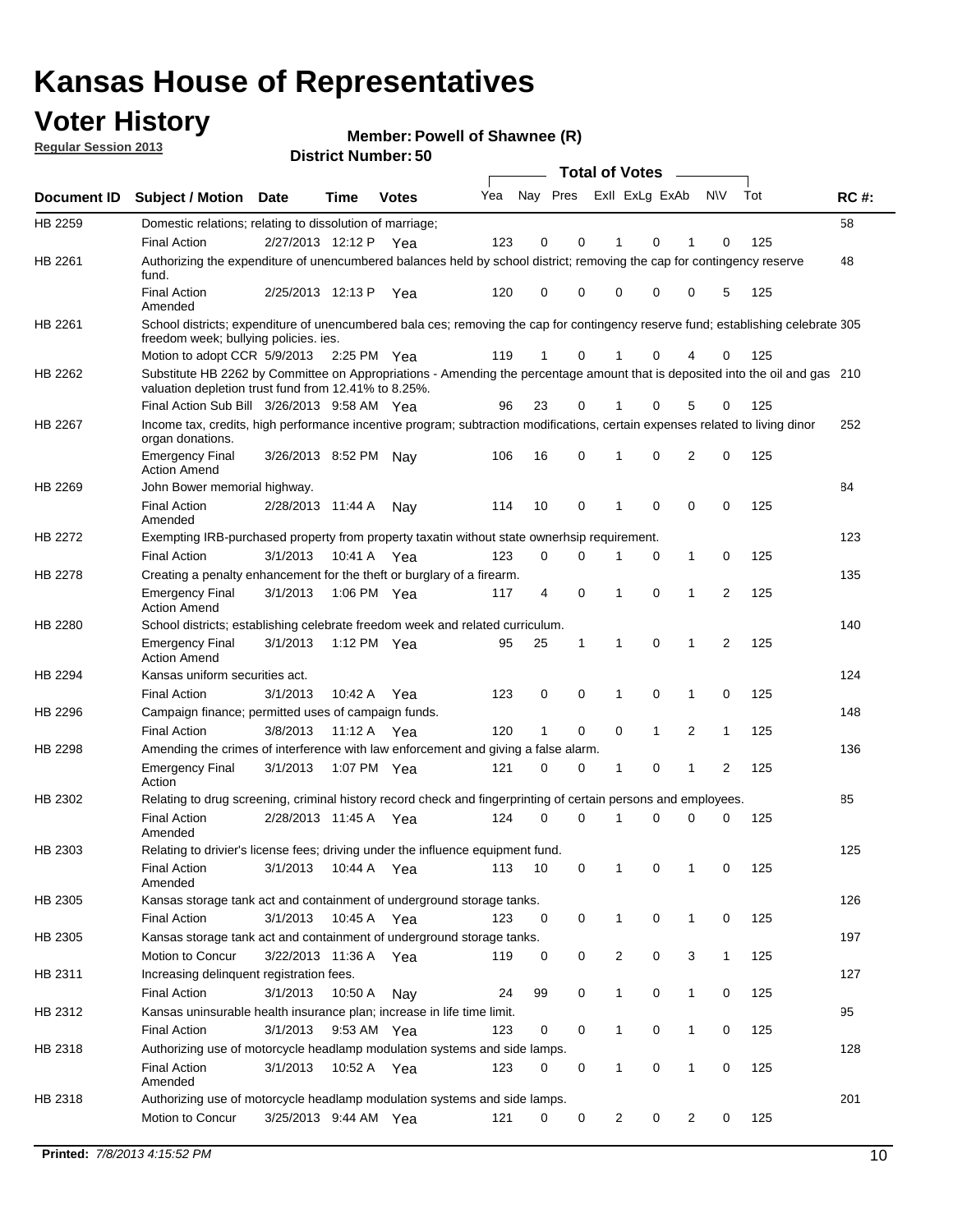### **Voter History**

**Member: Powell of Shawnee (R)** 

**Regular Session 2013**

|             |                                                                                                                                                                                             |                       |             |               |     |             |             | <b>Total of Votes</b> |   |                |           |     |             |
|-------------|---------------------------------------------------------------------------------------------------------------------------------------------------------------------------------------------|-----------------------|-------------|---------------|-----|-------------|-------------|-----------------------|---|----------------|-----------|-----|-------------|
| Document ID | <b>Subject / Motion</b>                                                                                                                                                                     | <b>Date</b>           | Time        | <b>Votes</b>  | Yea | Nay Pres    |             | Exll ExLg ExAb        |   |                | <b>NV</b> | Tot | <b>RC#:</b> |
| HB 2319     | Creating the coalition of innovative districts act.                                                                                                                                         |                       |             |               |     |             |             |                       |   |                |           |     | 149         |
|             | <b>Final Action</b>                                                                                                                                                                         | 3/8/2013              | 11:17 A     | Yea           | 74  | 47          | 0           | 0                     | 1 | 3              | 0         | 125 |             |
| HB 2319     | Amended<br>Creating the coalition of innovative districts act.                                                                                                                              |                       |             |               |     |             |             |                       |   |                |           |     | 279         |
|             | Motion to Adopt CCR 4/5/2013                                                                                                                                                                |                       |             | 1:03 PM Yea   | 71  | 47          | 0           | 2                     | 0 | 3              | 2         | 125 |             |
| HB 2322     | Relating to the division of health of the department of health and environment.                                                                                                             |                       |             |               |     |             |             |                       |   |                |           |     | 86          |
|             | <b>Final Action</b>                                                                                                                                                                         | 2/28/2013 11:46 A Yea |             |               | 118 | 6           | 0           | 1                     | 0 | 0              | 0         | 125 |             |
|             | Amended                                                                                                                                                                                     |                       |             |               |     |             |             |                       |   |                |           |     |             |
| HB 2326     | VoIP and IP enabled services.                                                                                                                                                               |                       |             |               |     |             |             |                       |   |                |           |     | 129         |
|             | <b>Final Action</b><br>Amended                                                                                                                                                              | 3/1/2013              | 10.53 A     | Yea           | 123 | $\mathbf 0$ | 0           | $\mathbf{1}$          | 0 | 1              | 0         | 125 |             |
| HB 2338     | Courts; docket fees.                                                                                                                                                                        |                       |             |               |     |             |             |                       |   |                |           |     | 211         |
|             | <b>Final Action</b><br>Amended                                                                                                                                                              | 3/26/2013 10:00 A     |             | Yea           | 67  | 52          | 0           | $\mathbf 1$           | 0 | 5              | 0         | 125 |             |
| HB 2339     | Allowing insurers to return premiums to a policyholder separate from the notice of an adverse underwriting decision.                                                                        |                       |             |               |     |             |             |                       |   |                |           |     | 67          |
|             | <b>Final Action</b>                                                                                                                                                                         | 2/28/2013 11:16 A Yea |             |               | 124 | 0           | 0           |                       | 0 | 0              | 0         | 125 |             |
| HB 2339     | Combining life insurance with certain additional health related riders, insurance agents-lines of insurance, health insurance for 287<br>certain firefighters and law enforcement officers. |                       |             |               |     |             |             |                       |   |                |           |     |             |
|             | Motion to Adopt CCR 4/5/2013 7:15 PM Yea                                                                                                                                                    |                       |             |               | 116 | 4           | 0           | 2                     | 0 | 2              | -1        | 125 |             |
| HB 2343     | Relating to the secretary of health and environment; office of laboratory services.                                                                                                         |                       |             |               |     |             |             |                       |   |                |           |     | 130         |
|             | <b>Final Action</b>                                                                                                                                                                         | 3/1/2013              | 10:54 A Yea |               | 89  | 34          | 0           | 1                     | 0 | $\mathbf{1}$   | 0         | 125 |             |
| HB 2349     | School districts; audit by legislative post audit committee.                                                                                                                                |                       |             |               |     |             |             |                       |   |                |           |     | 87          |
|             | <b>Final Action</b><br>Amended                                                                                                                                                              | 2/28/2013 11:48 A Yea |             |               | 120 | 4           | $\mathbf 0$ | $\mathbf{1}$          | 0 | $\mathbf 0$    | 0         | 125 |             |
| HB 2349     | School districts; audit by legislative post audit committee.                                                                                                                                |                       |             |               |     |             |             |                       |   |                |           |     | 291         |
|             | Motion to Concur                                                                                                                                                                            | 4/5/2013              |             | 7:55 PM Yea   | 118 | 2           | 0           | 2                     | 0 | 2              | 1         | 125 |             |
| HB 2352     | Maximum benefits increased for certain members of the Kansas police and firemen's retirement system.                                                                                        |                       |             |               |     |             |             |                       |   |                |           |     | 88          |
|             | <b>Final Action</b>                                                                                                                                                                         | 2/28/2013 11:49 A     |             | Yea           | 124 | 0           | 0           | 1                     | 0 | 0              | 0         | 125 |             |
| HB 2353     | Adding certain controlled substances as schedule I drugs.                                                                                                                                   |                       |             |               |     |             |             |                       |   |                |           |     | 138         |
|             | Emergency Final<br>Action                                                                                                                                                                   | 3/1/2013              |             | 1:09 PM Yea   | 121 | 0           | 0           | $\mathbf{1}$          | 0 | 1              | 2         | 125 |             |
| HB 2357     | 242nd engineer company ae" KS army national guard ae" membrial highway.                                                                                                                     |                       |             |               |     |             |             |                       |   |                |           |     | 96          |
|             | <b>Final Action</b>                                                                                                                                                                         | 3/1/2013              |             | 9:54 AM Yea   | 123 | 0           | 0           | 1                     | 0 | 1              | 0         | 125 |             |
| HB 2357     | 242nd engineer company-KS army national guard- highway.                                                                                                                                     |                       |             |               |     |             |             |                       |   |                |           |     | 202         |
|             | Motion to Concur                                                                                                                                                                            | 3/25/2013 9:47 AM Yea |             |               | 121 | $\mathbf 0$ | $\mathbf 0$ | 2                     | 0 | $\overline{2}$ | 0         | 125 |             |
| HB 2363     | Exempting certain aggregate mining operations from department of health and environment regulations.                                                                                        |                       |             |               |     |             |             |                       |   |                |           |     | 131         |
|             | <b>Final Action</b><br>Amended                                                                                                                                                              | 3/1/2013              | 10:56 A     | Yea           | 123 | 0           | 0           | 1                     | 0 | 1              | 0         | 125 |             |
| HB 2363     | Water; wastewater regulations for sand and gravel; streams, dams and water obstructions.                                                                                                    |                       |             |               |     |             |             |                       |   |                |           |     | 280         |
|             | Motion to Adopt CCR 4/5/2013                                                                                                                                                                |                       |             | 1:10 PM $Yea$ | 119 | 0           | 0           | 2                     | 0 | 3              | 1         | 125 |             |
| HB 2368     | Relating to the governor's mental health services planning council.                                                                                                                         |                       |             |               |     |             |             |                       |   |                |           |     | 137         |
|             | Emergency Final<br>Action Amend                                                                                                                                                             | 3/1/2013              |             | 1:08 PM Yea   | 121 | 0           | 0           | 1                     | 0 | $\mathbf{1}$   | 2         | 125 |             |
| HB 2377     | Relating to court fees and costs; judicial branch surcharge fund.                                                                                                                           |                       |             |               |     |             |             |                       |   |                |           |     | 212         |
|             | Final Action                                                                                                                                                                                | 3/26/2013 10:01 A Yea |             |               | 118 | 1           | 0           |                       | 0 | 5              | 0         | 125 |             |
| HB 2378     | Sales tax exemption for sales of certain machinery and equipment used for surface mining activities.                                                                                        |                       |             |               |     |             |             |                       |   |                |           |     | 251         |
|             | Emergency Final<br><b>Action Amend</b>                                                                                                                                                      | 3/26/2013 8:51 PM Nay |             |               | 104 | 18          | 0           | 1                     | 0 | 2              | 0         | 125 |             |
| HB 2381     | Election campaign finance; removing certain limitations to contributions made during legislative sessions.                                                                                  |                       |             |               |     |             |             |                       |   |                |           |     | 198         |
|             | <b>Final Action</b><br>Amended                                                                                                                                                              | 3/25/2013 9:30 AM Yea |             |               | 100 | 21          | 0           | 2                     | 0 | $\overline{2}$ | 0         | 125 |             |
| HB 2387     | Clarifying that felony murder is not a lesser included offense of capital murder.                                                                                                           |                       |             |               |     |             |             |                       |   |                |           |     | 213         |
|             | <b>Final Action</b>                                                                                                                                                                         | 3/26/2013 10:02 A     |             | Yea           | 117 | 2           | 0           | 1                     | 0 | 5              | 0         | 125 |             |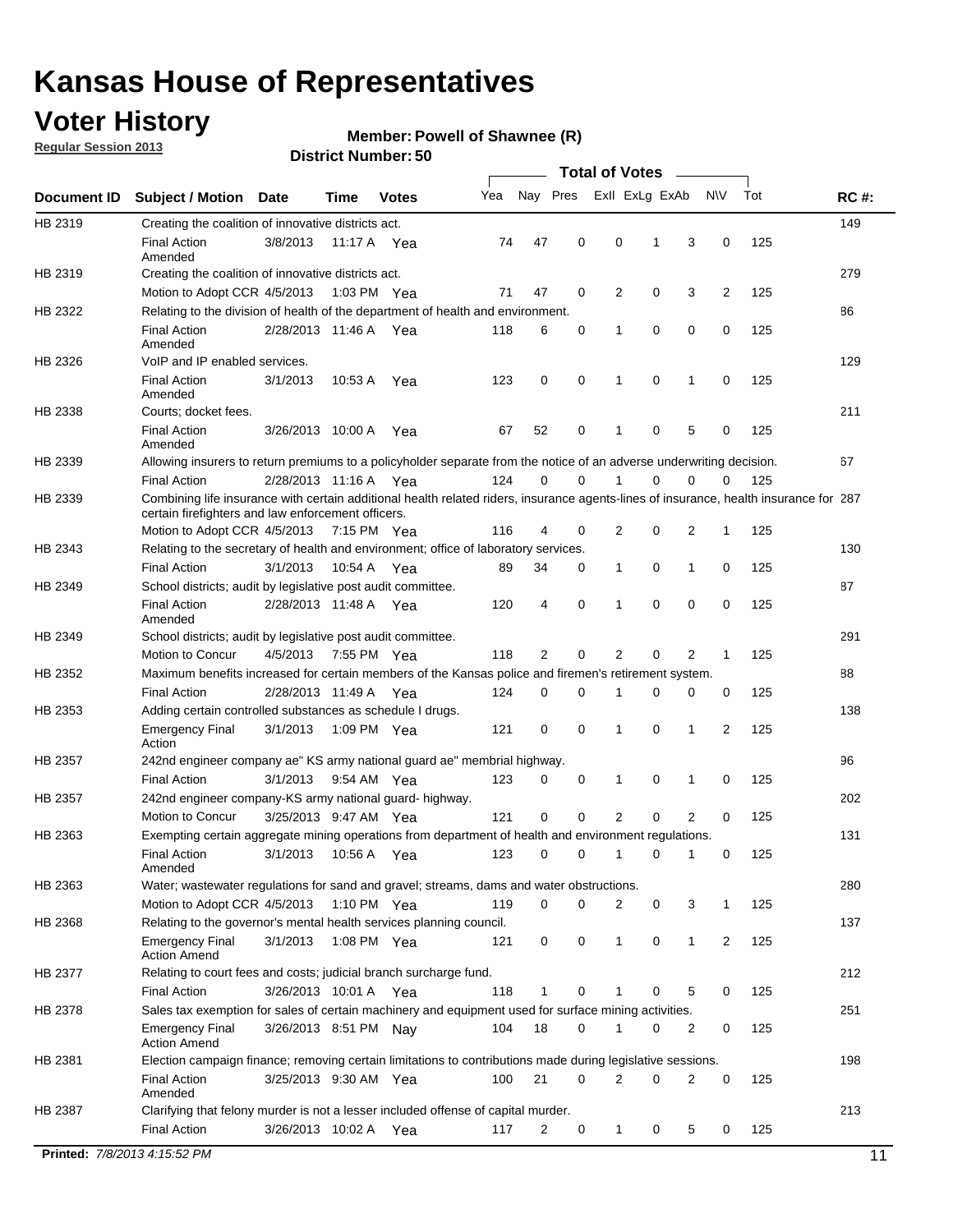### **Voter History**

**Member: Powell of Shawnee (R)** 

**Regular Session 2013**

|                 |                                                                                                                                                                                                                                                  |                       |        | טט. וסמוווטנו ועוווסו |     |              |              |              | <b>Total of Votes</b>   |                |              |     |             |
|-----------------|--------------------------------------------------------------------------------------------------------------------------------------------------------------------------------------------------------------------------------------------------|-----------------------|--------|-----------------------|-----|--------------|--------------|--------------|-------------------------|----------------|--------------|-----|-------------|
| Document ID     | <b>Subject / Motion Date</b>                                                                                                                                                                                                                     |                       | Time   | <b>Votes</b>          | Yea |              |              |              | Nay Pres Exll ExLg ExAb |                | <b>NV</b>    | Tot | <b>RC#:</b> |
| HB 2389         | Capital murder; notice of intent to seek the death penalty.                                                                                                                                                                                      |                       |        |                       |     |              |              |              |                         |                |              |     | 214         |
|                 | <b>Final Action</b>                                                                                                                                                                                                                              | 3/26/2013 10:03 A Yea |        |                       | 118 | 1            | 0            | 1            | 0                       | 5              | 0            | 125 |             |
| HB 2391         | School finance; amount of tax levy authorized to finance ancillary school facilities.                                                                                                                                                            |                       |        |                       |     |              |              |              |                         |                |              |     | 237         |
|                 | <b>Emergency Final</b><br><b>Action Amend</b>                                                                                                                                                                                                    | 3/26/2013 8:30 PM Yea |        |                       | 64  | 57           | 0            | $\mathbf 1$  | 0                       | 2              | 1            | 125 |             |
| HB 2391         | Senate Substitute for HB 2391 by Committee on Ways and Means - Creating the joint committee on uniform educational<br>standards oversight.                                                                                                       |                       |        |                       |     |              |              |              |                         |                |              |     | 321         |
|                 | Sub Motion to Concur 6/1/2013                                                                                                                                                                                                                    |                       | 10:06P | Yea                   | 55  | 58           | 0            | 0            | 0                       | 6              | 6            | 125 |             |
| HB 2396         | Allowing the secretary of administration to identify state owned real property as surplus property and establishing an appeals 253<br>process of such identification; also amending procedures for the disposition of state surplus real estate. |                       |        |                       |     |              |              |              |                         |                |              |     |             |
|                 | <b>Emergency Final</b><br><b>Action Amend</b>                                                                                                                                                                                                    | 3/26/2013 8:53 PM Yea |        |                       | 122 | 0            | <sup>0</sup> |              | O                       | 2              | 0            | 125 |             |
| HB 2403         | Issuing \$1,500,000,000 of pension obligation bonds to finance a portion of the unfunded actuarial liability of KPERS.                                                                                                                           |                       |        |                       |     |              |              |              |                         |                |              |     | 236         |
|                 | <b>Final Action</b><br>Amended                                                                                                                                                                                                                   | 3/26/2013 8:29 PM     |        | Nav                   | 73  | 49           | 0            | 1            | 0                       | $\overline{2}$ | 0            | 125 |             |
| <b>HCR 5014</b> | Urging approval of the Presidential Permit application allowing the construction and operation of the TransCanada Keystone<br>XL Pipeline.                                                                                                       |                       |        |                       |     |              |              |              |                         |                |              |     | 215         |
|                 | <b>Final Action</b>                                                                                                                                                                                                                              | 3/26/2013 10:05 A     |        | Yea                   | 108 | 11           | 0            | 1            | 0                       | 5              | 0            | 125 |             |
| HR 6004         | Rules of House of Representatives, permanent rules of the 2013-2014 biennium.                                                                                                                                                                    |                       |        |                       |     |              |              |              |                         |                |              |     | 4           |
|                 | <b>Final Action</b><br>Amended                                                                                                                                                                                                                   | 1/28/2013 11:09 A Yea |        |                       | 82  | 40           | 0            | 0            | 0                       | 3              | 0            | 125 |             |
| SB <sub>1</sub> | Legislative Post Audit; periodic audits of the State treasurer and the pooled money investment board.                                                                                                                                            |                       |        |                       |     |              |              |              |                         |                |              |     | 216         |
|                 | <b>Final Action</b><br>Amended                                                                                                                                                                                                                   | 3/26/2013 10:06 A     |        | Yea                   | 118 | 1            | $\Omega$     | 1            | 0                       | 5              | 0            | 125 |             |
| SB 16           | Kansas racketeer influenced and corrupt organization act, criminal street gangs.                                                                                                                                                                 |                       |        |                       |     |              |              |              |                         |                |              |     | 217         |
|                 | <b>Final Action</b><br>Amended                                                                                                                                                                                                                   | 3/26/2013 10:12 A     |        | Nav                   | 74  | 45           | 0            | $\mathbf{1}$ | 0                       | 5              | 0            | 125 |             |
| <b>SB 20</b>    | Civil procedure; temporary restraining orders and poverty affidavits.                                                                                                                                                                            |                       |        |                       |     |              |              |              |                         |                |              |     | 190         |
|                 | <b>Final Action</b><br>Amended                                                                                                                                                                                                                   | 3/22/2013 11:15 A     |        | Yea                   | 119 | 0            | 0            |              | 0<br>$\overline{2}$     | 3              | $\mathbf{1}$ | 125 |             |
| SB 20           | Civil procedure; temporary restraining orders and poverty affidavits.                                                                                                                                                                            |                       |        |                       |     |              |              |              |                         |                |              |     | 304         |
|                 | Motion to adopt CCR 5/9/2013                                                                                                                                                                                                                     |                       |        | 2:21 PM $Yea$         | 119 | $\mathbf{1}$ | 0            | 1            | 0                       | 4              | 0            | 125 |             |
| SB 21           | Firearms; criminal possession of a firearm; expungement; personal and family protection act.                                                                                                                                                     |                       |        |                       |     |              |              |              |                         |                |              |     | 255         |
|                 | <b>Emergency Final</b><br>Action                                                                                                                                                                                                                 | 3/26/2013 8:56 PM Yea |        |                       | 119 | 3            | 0            | 1            | 0                       | 2              | 0            | 125 |             |
| <b>SB 23</b>    | Continuation of statewide tax levy for public schools.                                                                                                                                                                                           |                       |        |                       |     |              |              |              |                         |                |              |     | 243         |
|                 | <b>Emergency Final</b><br><b>Action Amend</b>                                                                                                                                                                                                    | 3/26/2013 8:38 PM Yea |        |                       | 122 | 0            | 0            | 1            | 0                       | 2              | 0            | 125 |             |
| SB 23           | School districts; sttewide tax levy for public schools; school finance amendments.                                                                                                                                                               |                       |        |                       |     |              |              |              |                         |                |              |     | 296         |
|                 | Motion to Adopt CCR 4/5/2013                                                                                                                                                                                                                     |                       |        | 9:32 PM Yea           | 119 | 1            | 0            |              | 2<br>0                  | 2              | 1            | 125 |             |
| <b>SB 24</b>    | Insurance - Risk-based capital requirements for property, casualty and life insurance companies.                                                                                                                                                 |                       |        |                       |     |              |              |              |                         |                |              |     | 204         |
|                 | <b>Final Action</b>                                                                                                                                                                                                                              | 3/26/2013 9:50 AM Yea |        |                       | 119 | 0            | 0            | 1            | 0                       | 5              | 0            | 125 |             |
| <b>SB 25</b>    | Insurance-Risk-based capital requirements for health organizations.                                                                                                                                                                              |                       |        |                       |     |              |              |              |                         |                |              |     | 205         |
|                 | <b>Final Action</b>                                                                                                                                                                                                                              | 3/26/2013 9:51 AM Yea |        |                       | 119 | 0            | 0            | 1            | 0                       | 5              | 0            | 125 |             |
| <b>SB 27</b>    | Eligibility of students under the military service scholarship program act.                                                                                                                                                                      |                       |        |                       |     |              |              |              |                         |                |              |     | 166         |
|                 | <b>Final Action</b><br>Amended                                                                                                                                                                                                                   | 3/19/2013 10:35 A Yea |        |                       | 123 | 0            | 0            |              | 0                       | 1              | 0            | 125 |             |
| SB 28           | Authorizing the division of emergency management within the adjutant general's department to accept certain real property.                                                                                                                       |                       |        |                       |     |              |              |              |                         |                |              |     | 184         |
|                 | <b>Final Action</b>                                                                                                                                                                                                                              | 3/21/2013 11:22 A Yea |        |                       | 121 | 0            | 0            | $\mathbf{1}$ | 0                       | 3              | 0            | 125 |             |
| SB 37           | Kansas home inspectors professional competence and financial responsibility act.                                                                                                                                                                 |                       |        |                       |     |              |              |              |                         |                |              |     | 218         |
|                 | <b>Final Action</b>                                                                                                                                                                                                                              | 3/26/2013 10:14 A     |        | Nav                   | 102 | 17           | 0            | 1            | 0                       | 5              | 0            | 125 |             |
| SB 51           | Health insurance coverage for bankers association.                                                                                                                                                                                               |                       |        |                       |     |              |              |              |                         |                |              |     | 189         |
|                 | <b>Final Action</b>                                                                                                                                                                                                                              | 3/22/2013 11:14 A Yea |        |                       | 119 | 0            | 0            |              | $\overline{c}$<br>0     | 3              | 1            | 125 |             |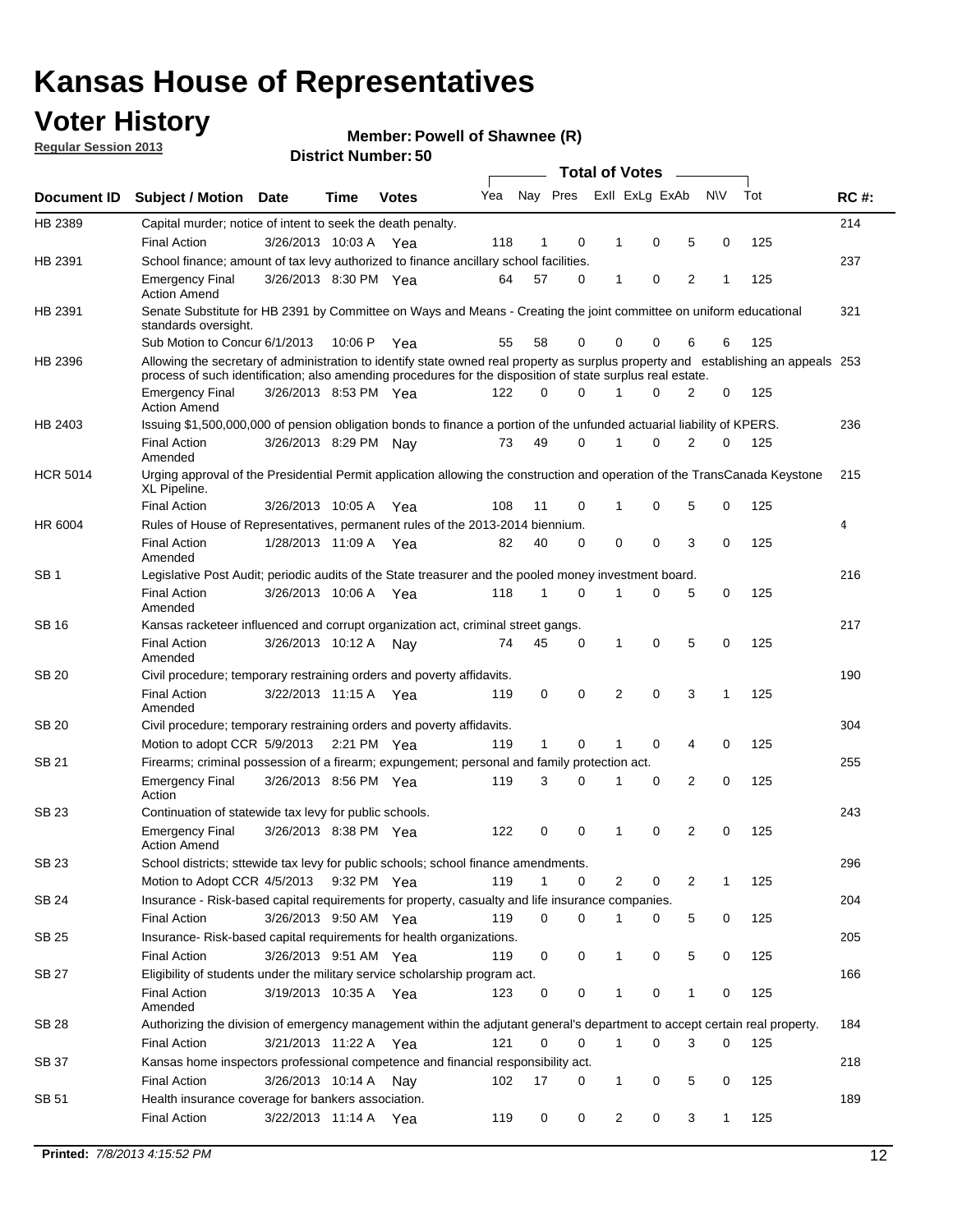### **Voter History**

**Member: Powell of Shawnee (R)** 

**Regular Session 2013**

|              |                                                                                                                                                                                                                                            |                       |             |              |     | <b>Total of Votes</b> |             |                |   |                |             |     |             |  |
|--------------|--------------------------------------------------------------------------------------------------------------------------------------------------------------------------------------------------------------------------------------------|-----------------------|-------------|--------------|-----|-----------------------|-------------|----------------|---|----------------|-------------|-----|-------------|--|
| Document ID  | <b>Subject / Motion Date</b>                                                                                                                                                                                                               |                       | Time        | <b>Votes</b> | Yea | Nay Pres              |             | Exll ExLg ExAb |   |                | <b>NV</b>   | Tot | <b>RC#:</b> |  |
| SB 52        | Mortgage interest rate cap increase.                                                                                                                                                                                                       |                       |             |              |     |                       |             |                |   |                |             |     | 238         |  |
|              | <b>Emergency Final</b><br>Action                                                                                                                                                                                                           | 3/26/2013 8:32 PM Yea |             |              | 120 | 2                     | 0           |                | 0 | 2              | 0           | 125 |             |  |
| SB 56        | Transferring the recognition of county fair associations from the secretary of agriculture to the board of county<br>commissioners.                                                                                                        |                       |             |              |     |                       |             |                |   |                |             |     | 191         |  |
|              | <b>Final Action</b><br>Amended                                                                                                                                                                                                             | 3/22/2013 11:21 A     |             | Yea          | 119 | 0                     | 0           | 2              | 0 | 3              | 1           | 125 |             |  |
| SB 57        | Substitute for SB 57 by Committee on Agriculture - Agriculture; powers and duties of the department of agriculture relating to                                                                                                             |                       |             |              |     |                       |             |                |   |                |             |     | 192         |  |
|              | poultry improvement plan and domesticated deer.<br>Final Action Sub Bill 3/22/2013 11:24 A<br>Amended                                                                                                                                      |                       |             | Nav          | 79  | 40                    | 0           | 2              | 0 | 3              | 1           | 125 |             |  |
| SB 57        | Substitute for SB 57 by Committee on Agriculture - Agriculture; powers and duties of the department of agriculture relating to<br>poultry improvement plan, stockyards and domesticated deer.                                              |                       |             |              |     |                       |             |                |   |                |             |     | 262         |  |
|              | Motion to adopt CCR 4/4/2013 2:18 PM Nay                                                                                                                                                                                                   |                       |             |              | 80  | 42                    | 0           | 1              | 0 | 2              | 0           | 125 |             |  |
| SB 58        | Sentencing for unlawful manufacturing of controlled substances.                                                                                                                                                                            |                       |             |              |     |                       |             |                |   |                |             |     | 219         |  |
|              | <b>Final Action</b>                                                                                                                                                                                                                        | 3/26/2013 10:15 A     |             | Yea          | 119 | 0                     | 0           | 1              | 0 | 5              | 0           | 125 |             |  |
| <b>SB 59</b> | Attorney general; reward for information.                                                                                                                                                                                                  |                       |             |              |     |                       |             |                |   |                |             |     | 193         |  |
|              | <b>Final Action</b>                                                                                                                                                                                                                        | 3/22/2013 11:25 A     |             | Yea          | 119 | 0                     | 0           | 2              | 0 | 3              | 1           | 125 |             |  |
| SB 62        | Making gas pipeline safety terminology consistent with federal regulations.                                                                                                                                                                |                       |             |              |     |                       |             |                |   |                |             |     | 163         |  |
|              | <b>Final Action</b>                                                                                                                                                                                                                        | 3/19/2013 10:32 A     |             | Yea          | 123 | 0                     | 0           | 1              | 0 | 1              | 0           | 125 |             |  |
| SB 63        | Elections; voting crimes, penalties and prosecution.                                                                                                                                                                                       |                       |             |              |     |                       |             |                |   |                |             |     | 246         |  |
|              | <b>Emergency Final</b><br><b>Action Amend</b>                                                                                                                                                                                              | 3/26/2013 8:42 PM Yea |             |              | 69  | 53                    | $\mathbf 0$ | 1              | 0 | $\overline{2}$ | $\mathbf 0$ | 125 |             |  |
| SB 68        | Driver's license examinations; locations.                                                                                                                                                                                                  |                       |             |              |     |                       |             |                |   |                |             |     | 220         |  |
|              | <b>Final Action</b>                                                                                                                                                                                                                        | 3/26/2013 10:16 A     |             | Yea          | 116 | 3                     | 0           | 1              | 0 | 5              | 0           | 125 |             |  |
| SB 69        | Motor vehicles; vehicle registration and license plates.                                                                                                                                                                                   |                       |             |              |     |                       |             |                |   |                |             |     | 167         |  |
|              | <b>Final Action</b>                                                                                                                                                                                                                        | 3/19/2013 10:37 A     |             | Yea          | 117 | 6                     | 0           | 1              | 0 | $\mathbf{1}$   | 0           | 125 |             |  |
| SB 74        | Prison-made goods act; prohibiting prisoner production of manufactured or modular homes.                                                                                                                                                   |                       |             |              |     |                       |             |                |   |                |             |     | 221         |  |
|              | <b>Final Action</b>                                                                                                                                                                                                                        | 3/26/2013 10:19 A     |             | Yea          | 87  | 32                    | 0           | 1              | 0 | 5              | 0           | 125 |             |  |
| SB 75        | Record requirements and civil penalties relating to sales of plastic bulk merchandise containers.                                                                                                                                          |                       |             |              |     |                       |             |                |   |                |             |     | 222         |  |
|              | <b>Final Action</b>                                                                                                                                                                                                                        | 3/26/2013 10:21 A     |             | Nav          | 101 | 18                    | 0           | 1              | 0 | 5              | 0           | 125 |             |  |
| SB 81        | Open records; requests for criminal justice information; restriction of certain officials' information from publicly accessible<br>records.                                                                                                |                       |             |              |     |                       |             |                |   |                |             |     | 194         |  |
|              | <b>Final Action</b><br>Amended                                                                                                                                                                                                             | 3/22/2013 11:27 A     |             | Yea          | 119 | 0                     | 0           | 2              | 0 | 3              | 1           | 125 |             |  |
| <b>SB83</b>  | House Substitute for SB 83 by Committee on Taxation - Income tax deductions and modifications; severance tax; sales tax;<br>delinquent tax liabilities.<br>Final Action Sub Bill 3/21/2013 11:30 A Yea                                     |                       |             |              | 96  | 25                    | 0           | 1              | 0 | 3              | 0           | 125 | 187         |  |
| SB 83        | House Substitute for SB 83 by Committee on Taxation--Income tax deductions and modifications; severance tax; sales tax and 260                                                                                                             |                       |             |              |     |                       |             |                |   |                |             |     |             |  |
|              | compensating use tax, preseumptions relating to nexus; property tax, exemptions, new automobile manufacturinge property;<br>taxation of watercraft; leased commercial and industrial property appeals; correction of clerical errors.      |                       |             |              |     |                       |             |                |   |                |             |     |             |  |
|              | Motion to adopt CCR 4/3/2013                                                                                                                                                                                                               |                       | 10:35 A Yea |              | 104 | 15                    | 0           | $\mathbf{1}$   | 0 | 3              | 2           | 125 |             |  |
| SB 84        | House Substitute for SB 84 by Committee on Taxation - Reduction to state income tax rates based on selected actual state<br>general fund receipts computations; distribution of revenues from sales and compensating use tax; reduction of |                       |             |              |     |                       | $\Omega$    |                | 0 | 3              | $\Omega$    |     | 188         |  |
| SB 84        | Final Action Sub Bill 3/21/2013 11:34 A Yea<br>Amended<br>House Substitute for SB 84 -- Reduction to state income tax rates based on selected actual state general fund receipts                                                           |                       |             |              | 82  | 39                    |             |                |   |                |             | 125 | 317         |  |
|              | computations; reduction of itemized deductions.<br>Motion to adopt CCR 5/28/2013 2:32 PM Nav                                                                                                                                               |                       |             |              | 42  | 71                    | 0           |                | 0 | 9              | 2           | 125 |             |  |
| SB 84        | House Substitute for SB 84 -- Reduction to state income tax rates based on selected actual state general fund receipts                                                                                                                     |                       |             |              |     |                       |             |                |   |                |             |     | 319         |  |
|              | computations; reduction of itemized deductions.<br>Motion to adopt CCR 5/30/2013 9:14 PM Nay                                                                                                                                               |                       |             |              | 18  | 94                    | 0           |                | 0 | 9              | 3           | 125 |             |  |
| SB 85        | Motor vehicle insurance; providing proof of insurance by cellular phone or portable electronic device.                                                                                                                                     |                       |             |              |     |                       |             |                |   |                |             |     | 175         |  |
|              | <b>Final Action</b>                                                                                                                                                                                                                        | 3/20/2013 10:25 A Yea |             |              | 123 | 0                     | $\Omega$    |                | 0 | 1              | 0           | 125 |             |  |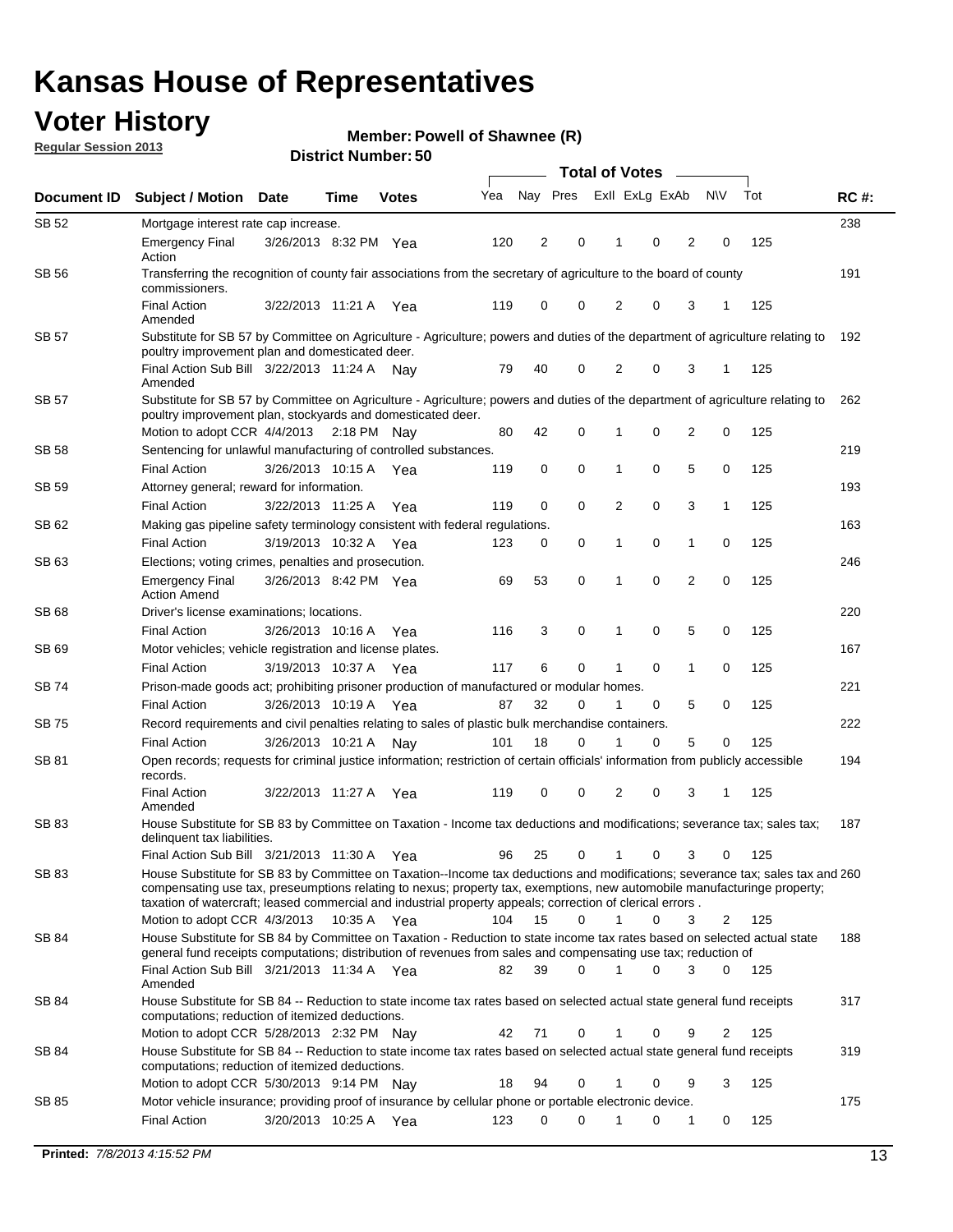### **Voter History**

**Member: Powell of Shawnee (R)** 

**Regular Session 2013**

|                    |                                                                                                       | טט. וסמוווטנו ועוווט  | <b>Total of Votes</b> |              |     |              |              |  |                |                |                |             |     |             |
|--------------------|-------------------------------------------------------------------------------------------------------|-----------------------|-----------------------|--------------|-----|--------------|--------------|--|----------------|----------------|----------------|-------------|-----|-------------|
| <b>Document ID</b> | <b>Subject / Motion</b>                                                                               | <b>Date</b>           | Time                  | <b>Votes</b> | Yea |              | Nay Pres     |  |                | Exll ExLg ExAb |                | <b>NV</b>   | Tot | <b>RC#:</b> |
| <b>SB 88</b>       | Increasing the children's advocacy center assessment fee.                                             |                       |                       |              |     |              |              |  |                |                |                |             |     | 223         |
|                    | <b>Final Action</b><br>Amended                                                                        | 3/26/2013 10:22 A Yea |                       |              | 118 | 1            | 0            |  | 1              | $\mathbf 0$    | 5              | 0           | 125 |             |
| SB 96              | Motor vehicles; counties with multiple registration facilities; additional registration fee.          |                       |                       |              |     |              |              |  |                |                |                |             |     | 224         |
|                    | <b>Final Action</b><br>Amended                                                                        | 3/26/2013 10:24 A     |                       | Yea          | 106 | 12           | $\Omega$     |  | 1              | 0              | 5              | 1           | 125 |             |
| SB 96              | Additional motor vehicle registration fees.                                                           |                       |                       |              |     |              |              |  |                |                |                |             |     | 263         |
|                    | Motion to adopt CCR 4/4/2013 2:21 PM Yea                                                              |                       |                       |              | 114 | 8            | 0            |  | 1              | 0              | 2              | 0           | 125 |             |
| SB 102             | Requiring the state treasurer to provide a list of daily deposits to the secretary of administration. |                       |                       |              |     |              |              |  |                |                |                |             |     | 195         |
|                    | <b>Final Action</b><br>Amended                                                                        | 3/22/2013 11:28 A Yea |                       |              | 119 | 0            | 0            |  | 2              | 0              | 3              | 1           | 125 |             |
| SB 102             | Enacting the second amendment protection act.                                                         |                       |                       |              |     |              |              |  |                |                |                |             |     | 295         |
|                    | Motion to Adopt CCR 4/5/2013 9:20 PM Yea                                                              |                       |                       |              | 96  | 24           | 0            |  | $\overline{2}$ | 0              | 2              | 1           | 125 |             |
| <b>SB 111</b>      | Establishing Native American legislative day at the capitol; awarding of high school diplomas.        |                       |                       |              |     |              |              |  |                |                |                |             |     | 245         |
|                    | <b>Emergency Final</b><br><b>Action Amend</b>                                                         | 3/26/2013 8:41 PM Yea |                       |              | 122 | 0            | 0            |  | 1              | 0              | 2              | 0           | 125 |             |
| SB 113             | Credit unions; changes in certain loan limitations.                                                   |                       |                       |              |     |              |              |  |                |                |                |             |     | 234         |
|                    | <b>Emergency Final</b><br>Action                                                                      | 3/26/2013 8:25 PM Yea |                       |              | 122 | 0            | 0            |  | 1              | $\mathbf 0$    | $\overline{2}$ | 0           | 125 |             |
| SB 118             | Relating to law enforcement reporting and investigation of missing persons.                           |                       |                       |              |     |              |              |  |                |                |                |             |     | 225         |
|                    | <b>Final Action</b>                                                                                   | 3/26/2013 10:25 A     |                       | Yea          | 119 | 0            | 0            |  | 1              | 0              | 5              | 0           | 125 |             |
| SB 120             | Enacting the Kansas farmers' market promotion act.                                                    |                       |                       |              |     |              |              |  |                |                |                | 196         |     |             |
|                    | <b>Final Action</b><br>Amended                                                                        | 3/22/2013 11:31 A     |                       | Nav          | 68  | 51           | 0            |  | $\overline{2}$ | 0              | 3              | 1           | 125 |             |
| SB 122             | Kansas administrative procedure act; service of order or notice.                                      |                       |                       |              |     |              |              |  |                |                |                |             |     | 226         |
|                    | <b>Final Action</b><br>Amended                                                                        | 3/26/2013 10:26 A Yea |                       |              | 119 | $\mathbf 0$  | 0            |  | 1              | 0              | 5              | 0           | 125 |             |
| <b>SB 122</b>      | Elections; unauthorized voting disclosures.                                                           |                       |                       |              |     |              |              |  |                |                |                |             |     | 286         |
|                    | Motion to Adopt CCR 4/5/2013                                                                          |                       | 6:23 PM               | Yea          | 89  | 31           | 0            |  | 2              | 0              | $\overline{2}$ | 1           | 125 |             |
| SB 124             | Amending the Kansas restraint of trade act.                                                           |                       |                       |              |     |              |              |  |                |                |                |             |     | 227         |
|                    | <b>Final Action</b><br>Amended                                                                        | 3/26/2013 10:27 A     |                       | Yea          | 116 | 2            | 1            |  | 1              | $\mathbf 0$    | 5              | $\mathbf 0$ | 125 |             |
| SB 124             | Amending the Kansas restraint of trade act.                                                           |                       |                       |              |     |              |              |  |                |                |                |             |     | 273         |
|                    | Motion to Adopt CCR 4/5/2013                                                                          |                       | 11:06 A               | Yea          | 97  | 23           | 0            |  | 2              | 0              | 2              | 1           | 125 |             |
| SB 128             | Career technical education incentive program amendments.                                              |                       |                       |              |     |              |              |  |                |                |                |             |     | 168         |
|                    | <b>Final Action</b><br>Amended                                                                        | 3/19/2013 10:39 A     |                       | Yea          | 123 | 0            | 0            |  | 1              | 0              | 1              | 0           | 125 |             |
| SB 129             | Bank commissioner; certain fees and hearing costs.                                                    |                       |                       |              |     |              |              |  |                |                |                |             |     | 254         |
|                    | <b>Emergency Final</b><br><b>Action Amend</b>                                                         | 3/26/2013 8:55 PM Nay |                       |              | 110 | 12           | 0            |  | 1              | 0              | 2              | 0           | 125 |             |
| SB 129             | Mortgage interest rate cap increase.                                                                  |                       |                       |              |     |              |              |  |                |                |                |             |     | 272         |
|                    | Motion to Adopt CCR 4/5/2013                                                                          |                       | 10:42 A Yea           |              | 121 | 0            | 0            |  | $\overline{2}$ | 0              | 2              | 0           | 125 |             |
| SB 135             | Transferring boiler inspection duties from the department of labor to the state fire marshal.         |                       |                       |              |     |              |              |  |                |                |                |             |     | 228         |
|                    | <b>Final Action</b>                                                                                   | 3/26/2013 10:28 A Yea |                       |              | 114 | 5            | 0            |  | $\mathbf{1}$   | 0              | 5              | 0           | 125 |             |
| SB 136             | Providing veterans designation on driver's licenses and nondriver identification cards.               |                       |                       |              |     |              |              |  |                |                |                |             |     | 244         |
|                    | <b>Emergency Final</b><br><b>Action Amend</b>                                                         | 3/26/2013 8:39 PM Yea |                       |              | 119 | 3            | 0            |  | $\mathbf{1}$   | 0              | 2              | 0           | 125 |             |
| SB 139             | Kansas money transmitter act.                                                                         |                       |                       |              |     |              |              |  |                |                |                |             |     | 229         |
|                    | <b>Final Action</b>                                                                                   | 3/26/2013 10:30 A Yea |                       |              | 117 | $\mathbf{1}$ | $\mathbf{1}$ |  | $\mathbf{1}$   | $\mathbf 0$    | 5              | 0           | 125 |             |
| SB 142             | Abortion; concerning civil actions related to abortion.                                               |                       |                       |              |     |              |              |  |                |                |                |             |     | 241         |
|                    | <b>Emergency Final</b><br>Action                                                                      | 3/26/2013 8:36 PM Yea |                       |              | 89  | 33           | 0            |  | $\mathbf{1}$   | 0              | 2              | 0           | 125 |             |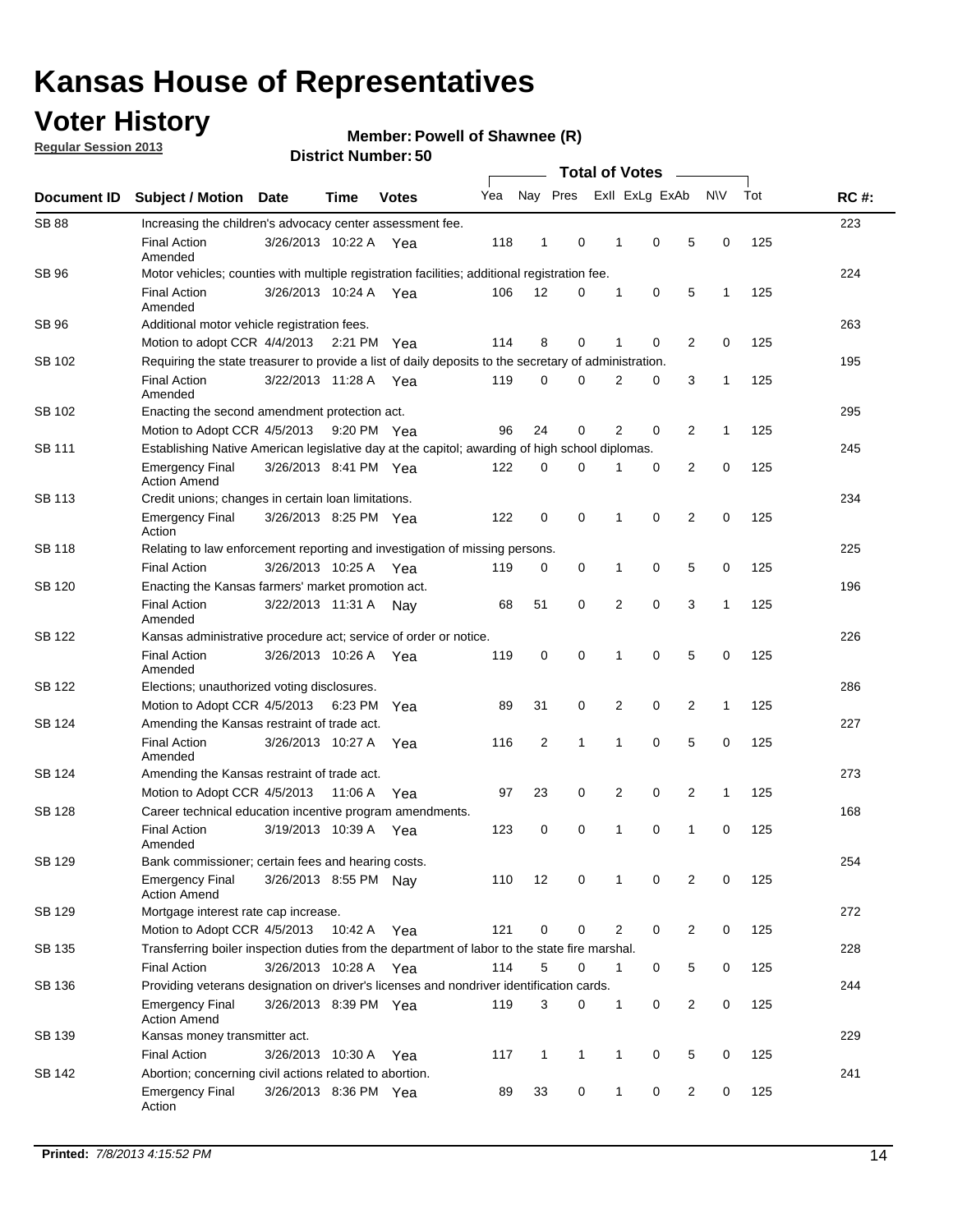### **Voter History**

**Member: Powell of Shawnee (R)** 

**Regular Session 2013**

|                    | טט, וסעווואנו וטוש<br><b>Total of Votes</b>                                                                                                                                                           |                                                                           |                       |              |     |                     |   |              |                |   |           |     |             |
|--------------------|-------------------------------------------------------------------------------------------------------------------------------------------------------------------------------------------------------|---------------------------------------------------------------------------|-----------------------|--------------|-----|---------------------|---|--------------|----------------|---|-----------|-----|-------------|
| <b>Document ID</b> | <b>Subject / Motion Date</b>                                                                                                                                                                          |                                                                           | <b>Time</b>           | <b>Votes</b> | Yea | Nay Pres            |   |              | Exll ExLg ExAb |   | <b>NV</b> | Tot | <b>RC#:</b> |
| <b>SB 149</b>      | Drug screening for recipients of cash assistance and unemployment benefits.                                                                                                                           |                                                                           |                       |              |     |                     |   |              |                |   |           |     | 239         |
|                    | <b>Emergency Final</b><br><b>Action Amend</b>                                                                                                                                                         |                                                                           | 3/26/2013 8:33 PM Yea |              | 106 | 16                  | 0 | 1            | 0              | 2 | 0         | 125 |             |
| SB 164             | Relating to the director of vehicles regulating providers of motor vehicle functions.                                                                                                                 |                                                                           |                       |              |     |                     |   |              |                |   |           |     | 247         |
|                    | <b>Emergency Final</b><br><b>Action Amend</b>                                                                                                                                                         |                                                                           | 3/26/2013 8:43 PM Yea |              | 117 | 5                   | 0 | $\mathbf{1}$ | 0              | 2 | 0         | 125 |             |
| SB 164             | Relating to the director of vehicles regulating providers of motor vehicle functions.                                                                                                                 |                                                                           |                       |              |     |                     |   |              |                |   |           |     | 268         |
|                    | Motion to adopt CCR $4/4/2013$ 5:32 PM N\V                                                                                                                                                            |                                                                           |                       |              | 111 | 9                   | 0 | 1            | 0              | 2 | 2         | 125 |             |
| SB 166             | Insurers supervision, rehabilitation and liquidation act; derivatives.                                                                                                                                |                                                                           |                       |              |     |                     |   |              |                |   |           |     | 206         |
|                    | <b>Final Action</b>                                                                                                                                                                                   |                                                                           | 3/26/2013 9:52 AM Yea |              | 119 | 0                   | 0 | 1            | 0              | 5 | 0         | 125 |             |
| SB 168             | 169<br>Limiting nuisance actions against certain agricultural activities.                                                                                                                             |                                                                           |                       |              |     |                     |   |              |                |   |           |     |             |
|                    | <b>Final Action</b><br>Amended                                                                                                                                                                        | 3/19/2013 10:40 A Yea                                                     |                       |              | 111 | 12                  | 0 | 1            | 0              | 1 | 0         | 125 |             |
| SB 168             |                                                                                                                                                                                                       | 264<br>Limiting nuisance actions against certain agricultural activities. |                       |              |     |                     |   |              |                |   |           |     |             |
|                    | Motion to adopt CCR 4/4/2013 2:30 PM Yea                                                                                                                                                              |                                                                           |                       |              | 110 | $12 \overline{ }$   | 0 | 1            | 0              | 2 | 0         | 125 |             |
| SB 171             | School districts; amendments to Kansas uniform financial accounting and reporting act.                                                                                                                |                                                                           |                       |              |     |                     |   |              |                |   |           |     | 248         |
|                    | <b>Emergency Final</b><br><b>Action Amend</b>                                                                                                                                                         |                                                                           | 3/26/2013 8:44 PM Yea |              | 122 | $\Omega$            | 0 | 1            | 0              | 2 | 0         | 125 |             |
| <b>SB 171</b>      | School districts; amendments to Kansas uniform financial accounting and reporting act.                                                                                                                |                                                                           |                       |              |     |                     |   |              |                |   |           | 285 |             |
|                    | Motion to Adopt CCR 4/5/2013                                                                                                                                                                          |                                                                           |                       | 6:19 PM Yea  | 63  | 57                  | 0 | 2            | 0              | 2 | 1         | 125 |             |
| <b>SB 171</b>      | Appropriations for FY 2013, FY 2014, FY 2015, FY 2016, FY 2017 and FY 2018 for various state agencies; capital<br>improvement projects; claims against the state.                                     |                                                                           |                       |              |     |                     |   |              |                |   |           | 320 |             |
|                    | Motion to adopt CCR 6/1/2013 4:30 PM Yea                                                                                                                                                              |                                                                           |                       |              | 63  | 51                  | 0 | 0            | 0              | 8 | 3         | 125 |             |
| SB 187             | Establishing the workers compensation and employment security boards nominating committee; administrative law judge<br>appointment; workers compensation appeals board.                               |                                                                           |                       |              |     |                     |   |              |                |   |           |     | 242         |
|                    | Emergency Final<br><b>Action Amend</b>                                                                                                                                                                | 3/26/2013 8:37 PM Yea                                                     |                       |              | 88  | 34                  | 0 | 1            | 0              | 2 | 0         | 125 |             |
| SB 187             | Amending workers compensation law provisions; establishing the workers compensation and employment security boards<br>nominating committee; notice requirements; workplace health and safety program. |                                                                           |                       |              |     |                     |   |              |                |   |           |     | 274         |
|                    | Motion to Adopt CCR 4/5/2013 11:26 A Yea                                                                                                                                                              |                                                                           |                       |              | 89  | 31                  | 0 | 2            | 0              | 3 | 0         | 125 |             |
| SB 199             | University of Kansas medical center; midwest center for stem cell therapy.                                                                                                                            |                                                                           |                       |              |     |                     |   |              |                |   |           |     | 235         |
|                    | <b>Emergency Final</b><br><b>Action Amend</b>                                                                                                                                                         |                                                                           | 3/26/2013 8:26 PM Yea |              | 90  | 32                  | 0 | 1            | 0              | 2 | 0         | 125 |             |
| SB 199             | Health care; stem cell therapy and unused medications.                                                                                                                                                |                                                                           |                       |              |     |                     |   |              |                |   |           |     | 290         |
|                    | Motion to Adopt CCR 4/5/2013 7:52 PM Yea                                                                                                                                                              |                                                                           |                       |              | 90  | 30                  | 0 | 2            | 0              | 2 |           | 125 |             |
| SB 216             | Allowing a public building commission to acquire land for a municipal university similar to what such commission is currently<br>allowed to do for any state university.                              |                                                                           |                       |              |     |                     |   |              |                |   |           |     | 185         |
|                    | Final Action 3/21/2013 11:23 A Yea                                                                                                                                                                    |                                                                           |                       |              |     | 121 0 0 1 0 3 0 125 |   |              |                |   |           |     |             |
| SB 246             | Reconciling amendments to certain statutes.                                                                                                                                                           |                                                                           |                       |              |     |                     |   |              |                |   |           |     | 315         |
|                    | <b>Emergency Final</b><br>Action                                                                                                                                                                      | 5/23/2013 2:14 PM Yea                                                     |                       |              | 111 | 0                   | 0 | 1            | 0              | 8 | 5         | 125 |             |
| <b>SCR 1604</b>    | Joint rules for the Senate and House of Representatives, 2013-2014.                                                                                                                                   |                                                                           |                       |              |     |                     |   |              |                |   |           |     | 5           |
|                    | <b>Final Action</b><br>Amended                                                                                                                                                                        |                                                                           | 1/28/2013 11:12 A Yea |              | 81  | 41                  | 0 | 0            | 0              | 3 | 0         | 125 |             |
| <b>SCR 1606</b>    | Honoring pregnancy maintenance resource centers.                                                                                                                                                      |                                                                           |                       |              |     |                     |   |              |                |   |           | 240 |             |
|                    | <b>Emergency Final</b><br>Action                                                                                                                                                                      |                                                                           | 3/26/2013 8:34 PM Yea |              | 122 | 0                   | 0 | 1            | 0              | 2 | 0         | 125 |             |